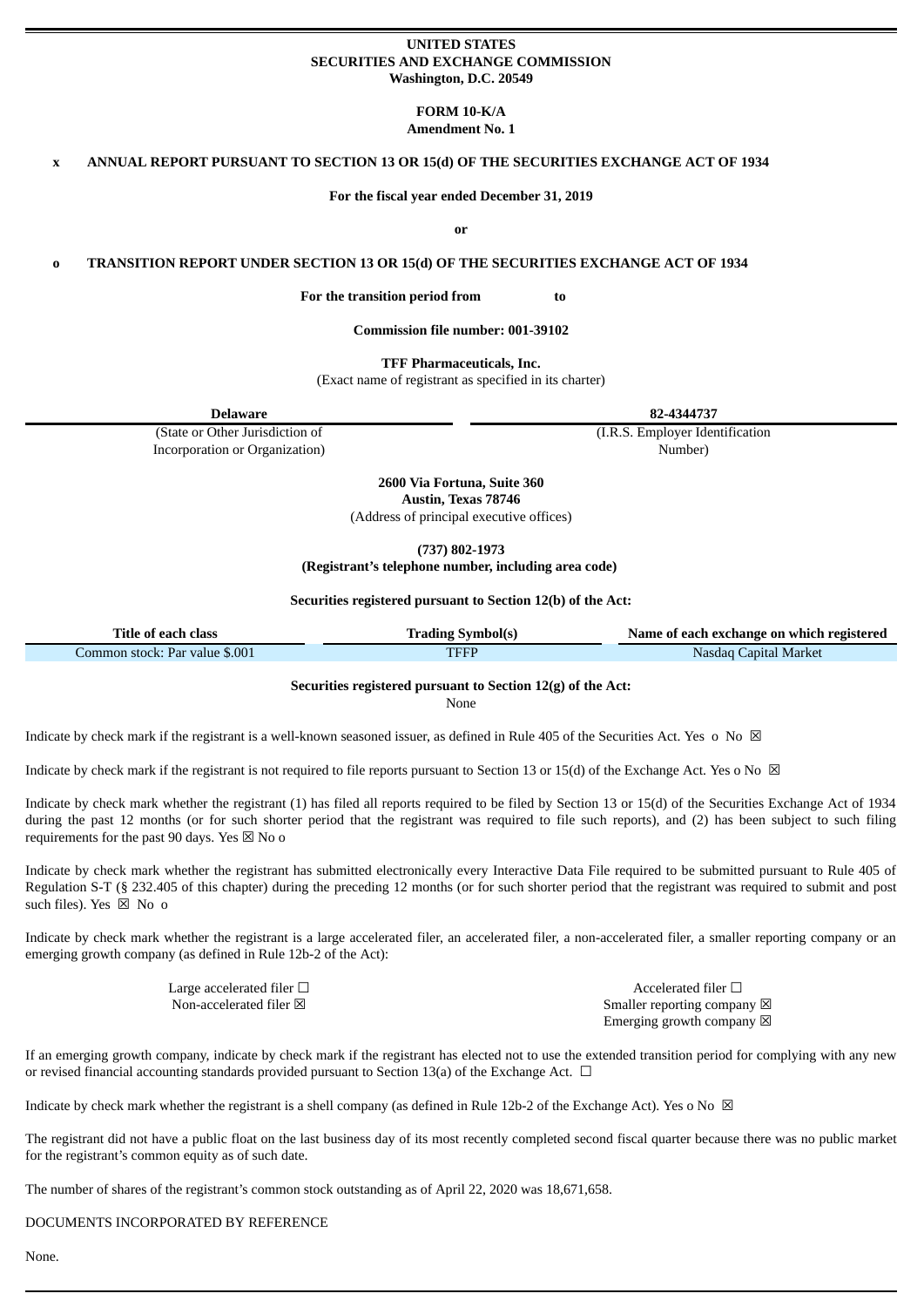# **TABLE OF CONTENTS**

|                   | <b>PART III</b>                                                                                | r age |
|-------------------|------------------------------------------------------------------------------------------------|-------|
| Item 10.          | Directors, Executive Officers and Corporate Governance                                         |       |
| Item 11.          | <b>Executive Compensation</b>                                                                  | 6     |
| Item 12.          | Security Ownership of Certain Beneficial Owners and Management and Related Stockholder Matters | 10    |
| Item 13.          | <b>Certain Relationships and Related Transactions and Director Independence</b>                | 11    |
| Item 14.          | <b>Principal Accountant Fees and Services</b>                                                  | 12    |
|                   |                                                                                                |       |
|                   | <b>PART IV</b>                                                                                 |       |
| Item 15.          | <b>Exhibits and Financial Statement Schedules</b>                                              | 13    |
|                   |                                                                                                |       |
| <b>Signatures</b> |                                                                                                | 16    |

Page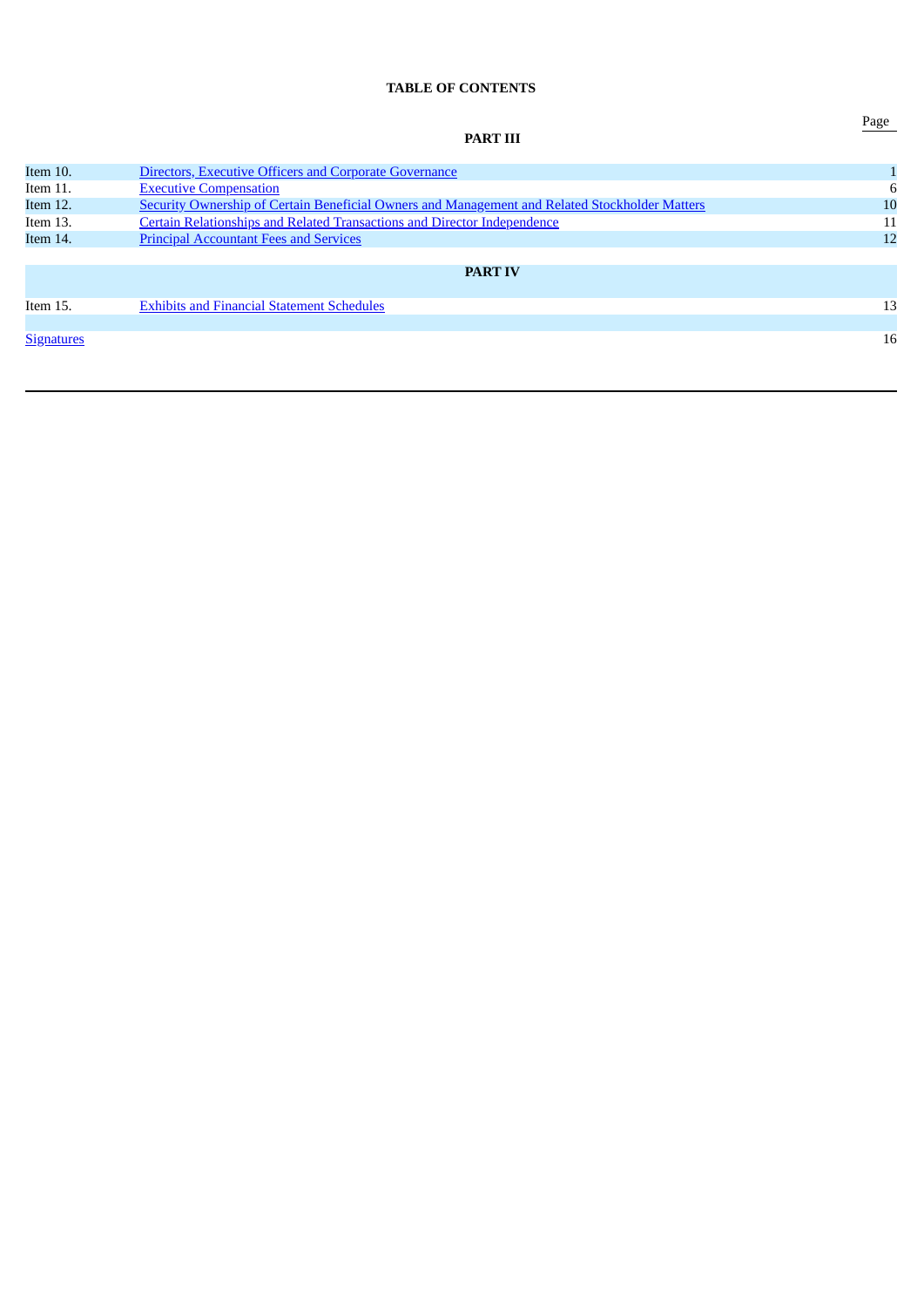### **EXPLANATORY NOTE**

This Amendment No. 1 (this "Amendment") amends the Annual Report on Form 10-K for the year ended December 31, 2019 of TFF Pharmaceuticals, Inc., filed with the Securities and Exchange Commission (the "SEC") on March 27, 2020 (the "Original Form 10-K"). The purpose of this Amendment is to amend Part III, Items 10 through 14 of the Original Form 10-K to include information previously omitted from the Original Form 10-K in reliance on General Instruction G(3) to Form 10-K. Accordingly, Part III of the Original Form 10-K is hereby amended and restated as set forth below and the reference on the cover page of the Original Form 10-K to the incorporation by reference of our definitive proxy statement into Part III of the Original Form 10-K is hereby deleted.

In addition, as required by Rule 12b-15 under the Securities Exchange Act of 1934, as amended (the "Exchange Act") new certifications by our principal executive officer and principal financial officer are filed as exhibits to this Amendment under Item 15 of Part IV hereof, which has been amended to reflect the filing of these new certifications. Because no financial statements have been included in this Amendment and this Amendment does not contain or amend any disclosure with respect to Items 307 and 308 of Regulation S-K, paragraphs 3, 4, and 5 of the certifications have been omitted.

Except as described above, no other changes have been made to the Original Form 10-K. The Original Form 10-K continues to speak as of the date of the Original Form 10-K, and we have not updated the disclosures contained therein to reflect any events which occurred at a date subsequent to the filing of the Original Form 10-K other than as expressly indicated in this Amendment. In this Amendment, unless the context indicates otherwise, the terms "Company," "we," "us," and "our" refer to TFF Pharmaceuticals, Inc. Other defined terms used in this Amendment but not defined herein shall have the meaning specified for such terms in the Original Form 10-K.

# **CAUTIONARY NOTICE**

All statements in this Amendment that are not historical are forward-looking statements within the meaning of Section 21E of the Exchange Act. These forward-looking statements can generally be identified as such because the context of the statement will include words such as "may," "will," "intend," .<br>"plans," "believes," "anticipates," "expects," "estimates," "predicts," "potential," "continue," "opportunity," "goals," or "should," the negative of these words or words of similar import. Similarly, statements that describe our future plans, strategies, intentions, expectations, objectives, goals or prospects are also forward-looking statements. These forward-looking statements are or will be, as applicable, based largely on our expectations and projections about future events and future trends affecting our business, and so are or will be, as applicable, subject to risks and uncertainties including but not limited to the risk factors discussed in the Original Form 10-K, that could cause actual results to differ materially from those anticipated in the forward-looking statements. We caution investors that there can be no assurance that actual results or business conditions will not differ materially from those projected or suggested in such forward-looking statements. Our views and the events, conditions and circumstances on which these future forward*looking statements are based, may change*.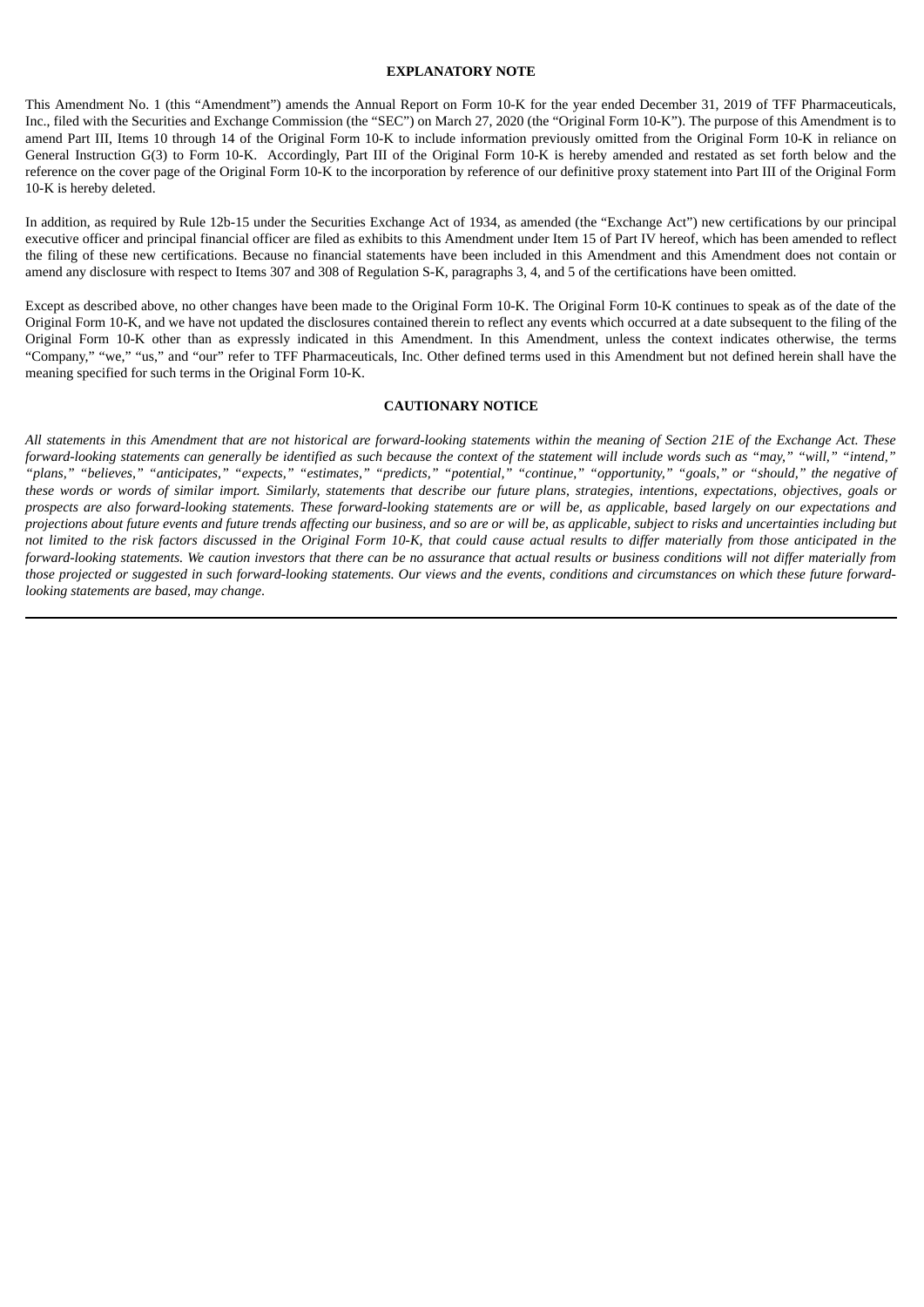### <span id="page-3-0"></span>**Item 10. Directors, Executive Officers and Corporate Governance**

Set forth below are the names, ages and positions of our officers and directors as of the date of this report:

| <b>Name</b>                    | Age | <b>Position with the Company</b>                |
|--------------------------------|-----|-------------------------------------------------|
| <b>Glenn Mattes</b>            | 62  | President, Chief Executive Officer and Director |
| Kirk Coleman                   | 47  | Chief Financial Officer                         |
| Brian Windsor, Ph.D.           | 53  | Chief Science Officer and Director              |
| Aaron Fletcher, Ph.D. (b), (c) | 39  | Chairman of the Board, Independent Director     |
| Robert S. Mills (c)            | 67  | <b>Independent Director</b>                     |
| Stephen C. Rocamboli (a), (b)  | 48  | <b>Independent Director</b>                     |
| Harlan Weisman, M.D. (b), (c)  | 67  | <b>Independent Director</b>                     |
| Randy Thurman (a)              | 69  | <b>Independent Director</b>                     |
| Malcolm Fairbairn (a)          | 58  | <b>Independent Director</b>                     |

(a) Member of the Audit Committee of our Board.

(b) Member of the Compensation Committee of our Board.

(c) Member of the Nominating and Corporate Governance Committee of our Board.

Set forth below is biographical information for each our officers and directors as of the date of this report and a summary of the specific qualifications, attributes, skills and experiences which led our Board to conclude that each director should serve on our Board. There are no family relationships among any of the directors or executive officers of the Company.

*Glenn Mattes* has served as our President and Chief Executive Officer and a member of our Board since May 1, 2018. From December 2015 to April 2018, Mr. Mattes was Chief Executive Officer of Cornovus, Inc., a late stage-clinical stage company focused on the development of therapies for end stage congestive heart failure. Mr. Mattes has also served as chairman of the board of directors of Cornovus from December 2015 to date. From April 2011 to July 2014, Mr. Mattes was Chief Executive Officer of Arno Therapeutics, Inc., a clinical stage company focused on oncology therapeutics. From March 2003 to April 2011, Mr. Mattes served as President of Tibotec Therapeutics, Inc., a wholly-owned subsidiary of Johnson & Johnson engaged in the development of oncological therapeutics. Since May 2018, Mr. Mattes has also served as an Operating Partner of Revival Healthcare Capital, a private equity firm focused on investment and buy-out opportunities in the healthcare industry. Mr. Mattes has over 30 years of experience in the pharmaceutical industry, including several senior executive positions and manager level positions in the fields of product development and marketing. Mr. Mattes serves on the board of directors of several pharmaceutical companies, including Advantagene, Inc. and Deck Therapeutics, Inc. Mr. Mattes has also served as a senior healthcare advisor to The Gores Group, a private equity investment firm since May 2015.

We believe that Mr. Mattes' valuable perspective and experience as our President and Chief Executive Officer, considerable experience in the pharmaceuticals industry and extensive leadership skills qualify him to serve on our Board.

*Kirk. Coleman* has served as our Chief Financial Officer since January 2018. Since 2012, Mr. Coleman also served as an executive officer of Steelhead Capital Management, LLC and Bios Partners, LP, a venture capital firm focused on investment in early-stage and growth-stage biotech and medical device companies. From 1998 to 2008, Mr. Coleman was Treasurer for EFO Holdings, LP, a family office. Mr. Coleman has over 20 years of experience in venture capital investments. Mr. Coleman received a BBA in Accounting from Texas Christian University in 1995.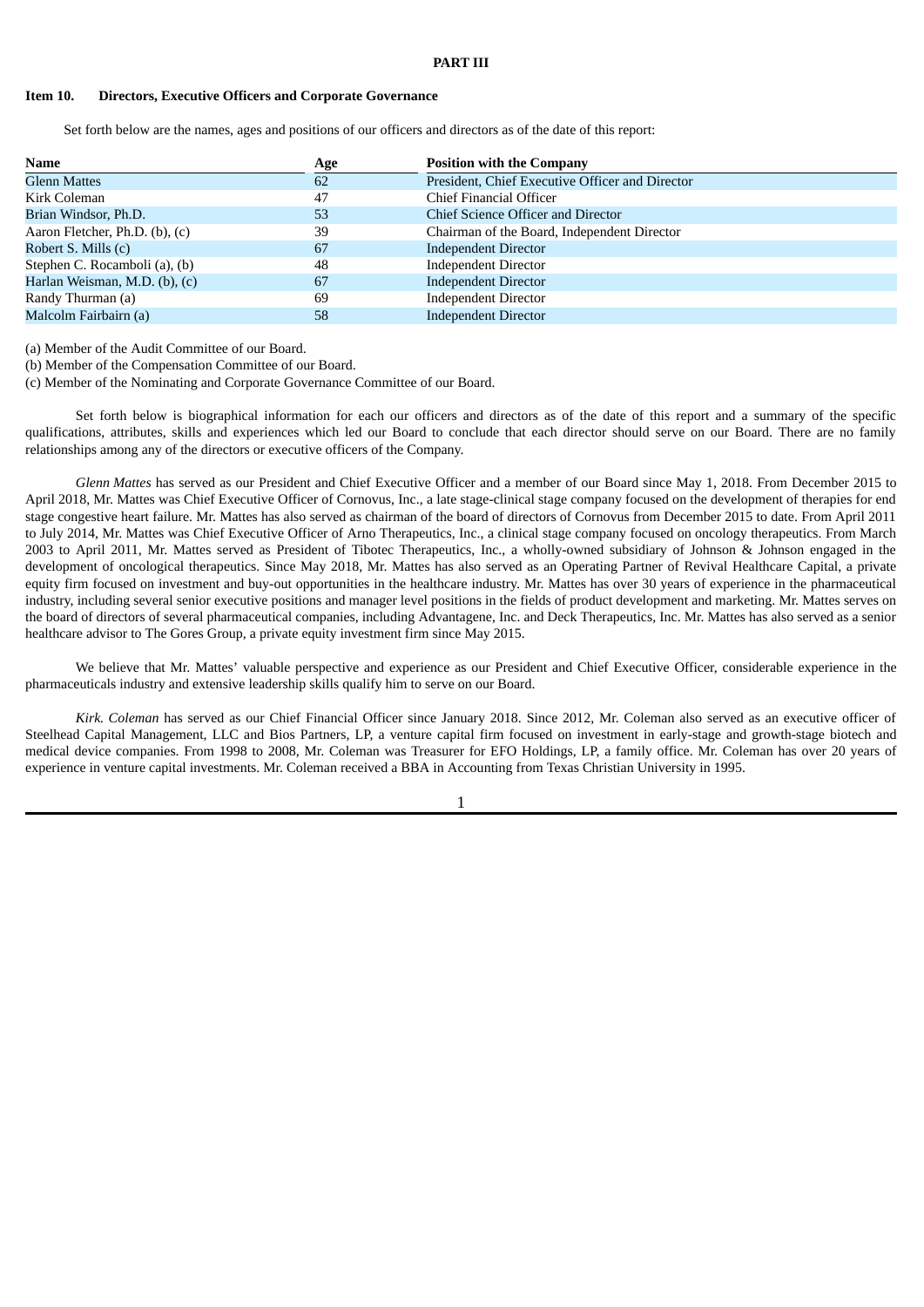*Brian Windsor, Ph.D*. has served as a member of our Board since January 2018 and as our Chief Science Officer since September 2019. Between January 2018 and September 2019, Dr. Windsor provided consulting services to us in the area of science and technology. Dr Windsor is currently the President, Chief Executive Officer and a member of the board of directors of Lung Therapeutics, Inc., or LTI, which positions he has held since July 2013. From November 2009 to March 2013, Dr. Windsor served as President of Enavail, LLC, a specialty pharmaceutical manufacturing company, where he oversaw all aspects of the company's pharmaceutical drug development. Before joining Enavail, Dr. Windsor directed portfolio company management for Emergent Technologies, Inc., an early stage technology venture creation and management company, where he served as Managing Director or President for ten portfolio companies. He holds a Ph.D. in Molecular Biology from The University of Texas at Austin, is an invited speaker for both scientific and technology transfer events, and is an inventor on multiple patents and patent applications.

We believe that Dr. Windsor's significant experience as chief executive officer in pharmaceutical companies, including LTI, and significant experience with pharmaceutical drug development qualifies him to serve on our Board.

*Aaron Fletcher, Ph.D.* has served as a member of our Board since January 2018 and has served as the Chairman of the Board since December 2018. Since 2012, Dr. Fletcher has served as founder and President of Bios Research, a financial services firm that provides public equity research in the healthcare industry tailored to institutional firms and large family offices. Since 2014, Dr. Fletcher has also served as Managing Partner of Bios Partners, LP, a venture capital firm focused on investment in early-stage and growth-stage biotech and medical device companies. Dr. Fletcher also serves as a director of LTI, Actuate Therapeutics, AbiliTech Medical, CogRx Therapeutics and SWK Holdings Corporation (OTCQB: SWKH). Dr. Fletcher holds a Ph.D. in Biochemistry from Colorado State University and serves as a visiting professor at Dallas Baptist University. Dr. Fletcher has worked as an independent consultant for the biotech/healthcare equity industry for over ten years.

We believe that Dr. Fletcher's significant experience and knowledge of the pharmaceutical industry as a research analyst, venture investor and academic qualifies him to serve on our Board.

*Robert S. Mills* has served as a member of our Board since January 2018. Mr. Mills also served as our President and Chief Executive Officer from January 2018 to May 1, 2018, and also served as the Executive Chairman of our Board from January 2018 to December 2018. Mr. Mills has served as the founder and President of RSM Consulting, LLC since January 1, 2015 and as the chairman of the board of directors of LTI since May 7, 2015. From August 2011 to December 2014, Mr. Mills was President and Chief Executive Officer of SPL Pharmaceuticals, the leading manufacturer of heparin and pancreatin, until its sale to a Chinese pharmaceutical company. Mr. Mills also served as a member of the board of directors of SPL Pharmaceuticals from 2011 to 2014. From May 2010 to February 2011, Mr. Mills served as President and as a member of the board of directors of Qualitest Pharmaceuticals, which was acquired by Endo Pharmaceuticals for \$1.2 billion. From 2006 to 2010, Mr. Mills served as President and Chief Operating/Executive Officer and as a member of the board of directors of Columbia Laboratories, Inc., which has since been renamed Juniper Pharmaceuticals, Inc. (NASDAQ: CBRX). Mr. Mills was recognized as a finalist for Entrepreneur of the Year for New Jersey in 2009 by Ernst and Young. Mr. Mills holds a B.S. Degree from Grove City College and numerous graduate business credits from Temple University.

We believe that Mr. Mills' significant experience as chief executive officer in various pharmaceutical companies and his service on several other boards, including the board of LTI, qualifies him to serve on our Board.

*Stephen C. Rocamboli* has served as a member of our Board since December 2018. Mr. Rocamboli has served as Chief Business Officer, General Counsel and Corporate Secretary of Advantagene, Inc., d/b/a Candel Therapeutics, a privately held immuno-oncology company based in Needham, Massachusetts, since April 2015. Between 2010 and April 2015, Mr. Rocamboli served as general partner of Integrin Partners, LLC, a consulting firm providing corporate development and strategic transaction advisory and general counsel services to life science companies, investors and entrepreneurs. Between 2010 and 2012, Mr. Rocamboli also served as partner of Beijing International Group, an international affiliate of Integrin Partners. Between 2014 and 2015, Mr. Rocamboli also served as Special Counsel to Wyrick Robbins Yates & Ponton, LLP, focusing on life sciences transactions. Between 2008 and 2018, Mr. Rocamboli was a co-founder and served as President of Pear Tree Pharmaceuticals, a development stage pharmaceutical company focused on the development and commercialization of innovative pharmaceuticals that address the unique unmet needs of aging women and women with breast cancer until its sale to Daré Bioscience, Inc. Prior to joining Pear Tree, Mr. Rocamboli was Senior Managing Director and General Counsel of Paramount BioCapital and its affiliated companies between 2004 and 2007, and was Deputy General Counsel of Paramount from 1999 to 2004. During his tenure at Paramount he was also Partner at Orion Biomedical Fund. Mr. Rocamboli has served as a member of the board of directors of several public and private life sciences companies, including Foresight Biotherapeutics (sold to Shire Pharmaceuticals in 2015) and currently serves as a member of the board of directors of two privately held life sciences companies in New York. Mr. Rocamboli received his B.A. degree from The State University of New York at Albany and his J.D. from Fordham University School of Law.

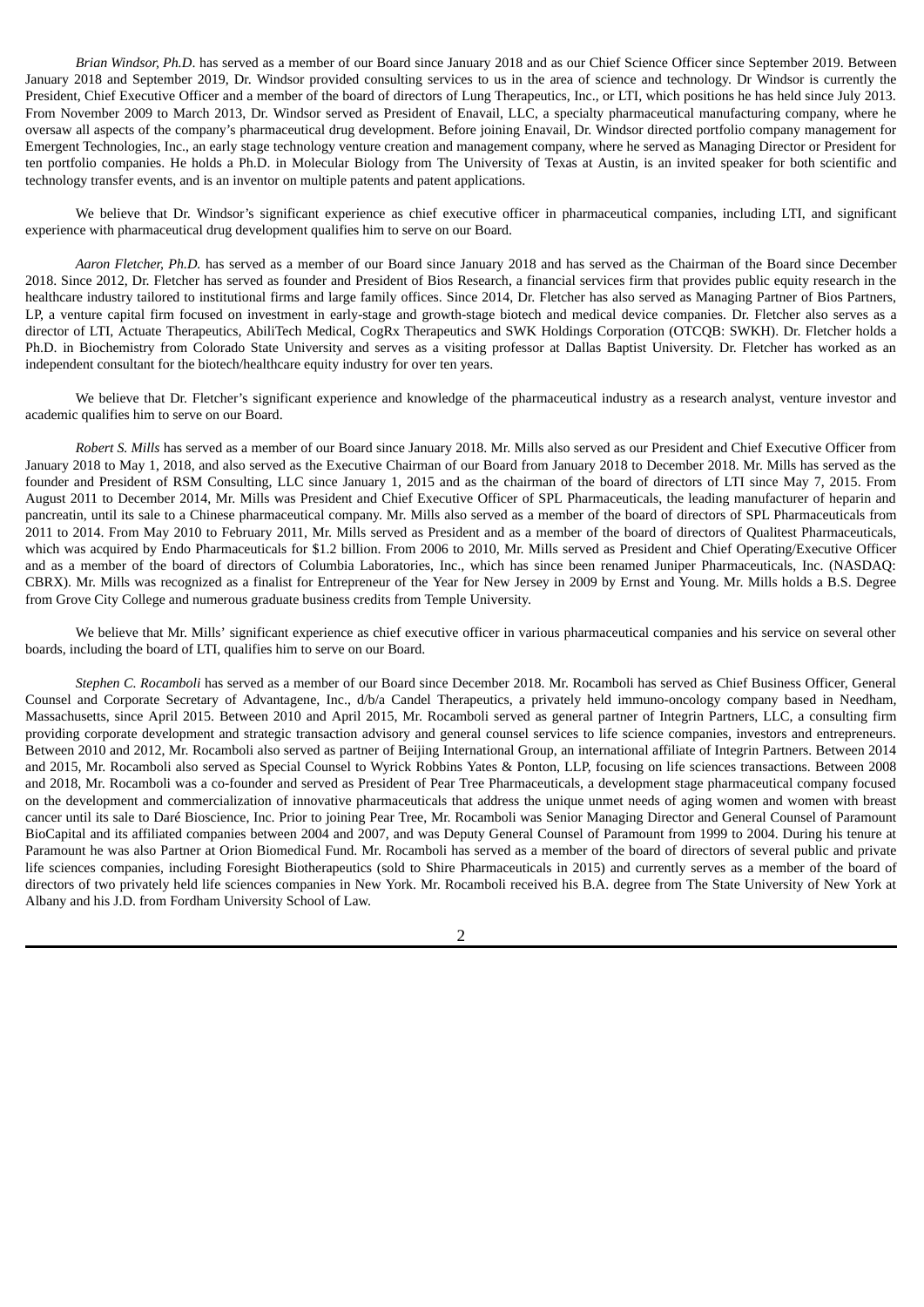We believe that Mr. Rocamboli's significant experience and knowledge of the pharmaceutical industry as a counsel and entrepreneur, and his service on other corporate boards, qualifies him to serve on our Board.

*Harlan Weisman, M.D.* has served as a member of our Board since December 2018. Since January 2020, Dr. Weisman has been Chairman and Chief Executive Officer of Flame Biosciences, Inc, a clinical stage company focused on the research, development and commercialization of transformative therapies for inflammation-driven cancers and other inflammatory conditions. Since 2012, Dr. Weismann has also been Managing Director of And-One Consulting, LLC, which is engaged in the business of advising medical product companies, investment firms, and government and nongovernment healthcare organizations in formulating and implementing strategies for driving innovation in healthcare products and services. Since 2014, Dr. Weisman has also served as Executive Chairman of the Board of 3DBio Therapeutics, a company using 3D bioprinting technology to develop whole tissue implants that fully integrate into body. From February 2016 through 2019, Dr. Weisman served as co-founder and Chief Scientific Officer for Mycrobiomics, a company developing counseling and educational material to help consumers to understand the microbiome and improve their health and well-being. Between December 2012 and December 2013, Dr. Weisman was Chairman and Chief Executive Officer of Coronado Biosciences, a biopharmaceutical company developing novel immunotherapies for autoimmune diseases and cancer. Between 2012 and 2019, Dr. Weisman served on the Board of Directors of ControlRad, Inc, a medical device company developing technology to reduce radiation exposure during fluoroscopic procedures. Dr. Weisman also serves on the Board of Directors of Caelum Biosciences, Inc. Since 2012, Dr. Weisman has also been a senior advisor to CRG, an investment management firm making structured debt and equity investments in healthcare companies. Since 2016, Dr. Weisman has been a venture advisor to the Israel Biotech Fund, which invests and develops clinical-stage biotechnology companies based in Israel. From 2010 to 2016, Dr. Weisman served on the Board of Governors of the Patient Centered Outcomes Research Institute, established by the U.S. Congress as part of the Patient Protection and Affordable Care Act of 2010. Dr. Weisman was the Chief Science and Technology Officer of the Johnson & Johnson Medical Devices and Diagnostics Group from 2006 to 2012, and served as Chairman of the J&J Worldwide R&D Council. Dr. Weisman was Company Group Chairman, J&J Pharmaceutical Research & Development, from 2004 to 2006.

We believe that Dr. Weismann's significant education and experience in the field of healthcare qualifies him to serve on our Board.

*Randy Thurman* has served as a member of our Board since April 2019. Mr. Thurman has been a senior advisor and operating partner for private equity funds since 2008, having co-led nearly \$2 billion in acquisitions, debt transactions and equity investments in life sciences, industrial, IT and service companies in the United States and Europe. He currently serves as Senior Advisor for BC Partners and is an Adjunct Professor — Finance at Merrimack College Graduate School. Between 2000 and 2007, Mr. Thurman was the founder, Chair and Chief Executive Officer of Viasys Healthcare, Inc., which was a diversified, research-based medical technology company with global revenue over \$700 million. Mr. Thurman led Viasys Healthcare, Inc. through a successful initial public offering until its acquisition by Cardinal Health in 2007. Prior to that, he served as Chairman of the Board and Chief Executive Officer of Corning Life Sciences Inc. and President, Chief Executive Officer and Director of Rhone-Poulenc Rorer Pharmaceuticals Inc. (now Aventis). In 2007, Mr. Thurman was named an Entrepreneur of the Year by Ernst & Young. Mr. Thurman served as a fighter pilot in the United States Air Force and Air National Guard from 1971 to 1992. Mr. Thurman received his B.A. degree in Economics from Virginia Polytechnic Institute, earned an M.A. in management from Webster University and is a graduate of the USAF Air Command and Staff Leadership College.

We believe that Mr. Thurman's significant experience as chief executive officer and director of pharmaceutical companies qualifies him to serve on our Board.

*Malcolm Fairbairn* has served as a member of our Board since January 2020. Mr. Fairbairn is the founder of Ascend Capital, a \$3.5 billion long/short equity fund for which he served as Chief Executive Officer and Chief Investment Officer from January 1999 to December 2018. Prior to founding Ascend Capital, Mr. Fairbairn was a Managing Director of Citadel Investment Group. Mr. Fairbairn holds an MBA from Harvard Business School and an MS and BS in Chemical Engineering from MIT.

We believe that Mr. Fairbairn's significant experience in finance and investing experience, in addition to significant leadership and strategic planning skills, qualifies him to serve on our Board.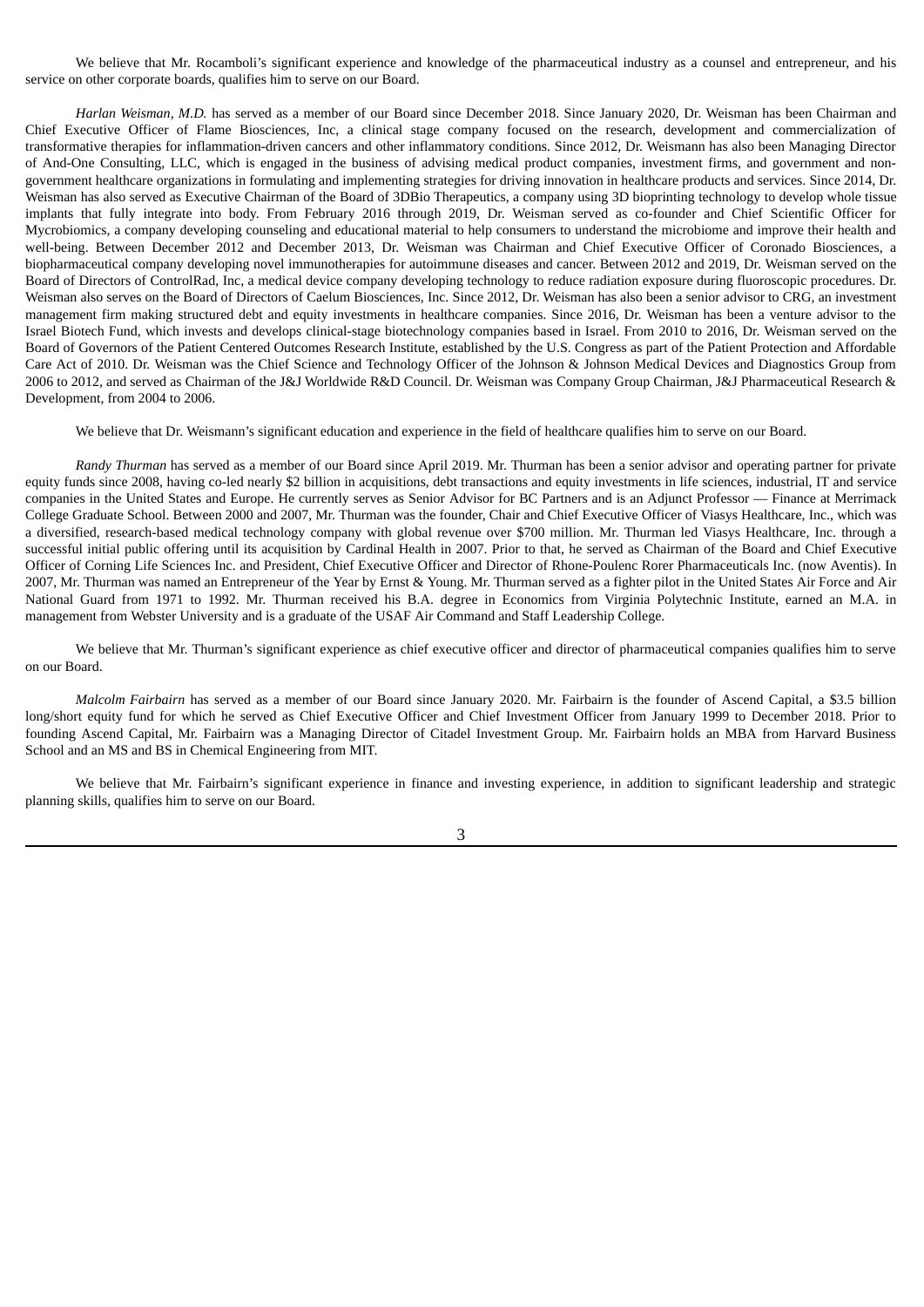#### **Corporate Governance**

#### **Audit Committee**

Our Audit Committee consists of Randy Thurman, Stephen Rocamboli and Malcolm Fairbairn, with Mr. Thurman serving as Chairperson. The composition of our Audit Committee meets the requirements for independence under current Nasdaq Stock Market listing standards and SEC rules and regulations. Each member of our Audit Committee meets the financial literacy requirements of the Nasdaq Stock Market listing standards. Mr. Thurman is an audit committee financial expert within the meaning of Item 407(d) of Regulation S-K under the Securities Act of 1933, as amended, or the Securities Act.

#### **Process for Stockholders to Send Communications to our Board of Directors**

Because we have always maintained open channels of communication with our stockholders, we do not have a formal policy that provides a process for stockholders to send communications to our Board. However, if a stockholder would like to send a communication to our Board, please address the letter to the attention of our corporate secretary, Kirk Coleman, and it will be distributed to each director.

#### **Compensation Committee Interlocks and Insider Participation**

None of our independent directors, Aaron Fletcher, Ph.D., Robert S. Mills, Stephen C. Rocamboli, Harlan Weisman, M.D., Randy Thurman or Malcolm Fairbairn, is currently or has been at any time one of our officers or employees, except for Mr. Mills' service as an interim executive officer from January 2018 to December 2018. None of our executive officers currently serves, or has served during the last year, as a member of the board or compensation committee of any entity that has one or more executive officers serving as a member of our Board.

#### **Section 16(A) Beneficial Ownership Reporting Compliance**

Rules adopted by the SEC under Section 16(a) of the Exchange Act require our officers and directors, and persons who own more than 10% of the issued and outstanding shares of our equity securities, to file reports of their ownership, and changes in ownership, of such securities with the SEC on Forms 3, 4 or 5, as appropriate. Such persons are required by the regulations of the SEC to furnish us with copies of all forms they file pursuant to Section 16(a).

Based solely upon a review of Forms 3, 4 and 5 and amendments thereto furnished to us during our most recent fiscal year, and any written representations provided to us, we believe that all of the officers, directors, and owners of more than 10% of the outstanding shares of our common stock complied with Section 16(a) of the Exchange Act for the year ended December 31, 2019.

#### **Code of Conduct**

We have adopted a code of conduct for all employees, including the chief executive officer, principal financial officer and principal accounting officer or controller, and/or persons performing similar functions, which is available on our website, under the link http://ir.tffpharma.com/corporategovernance.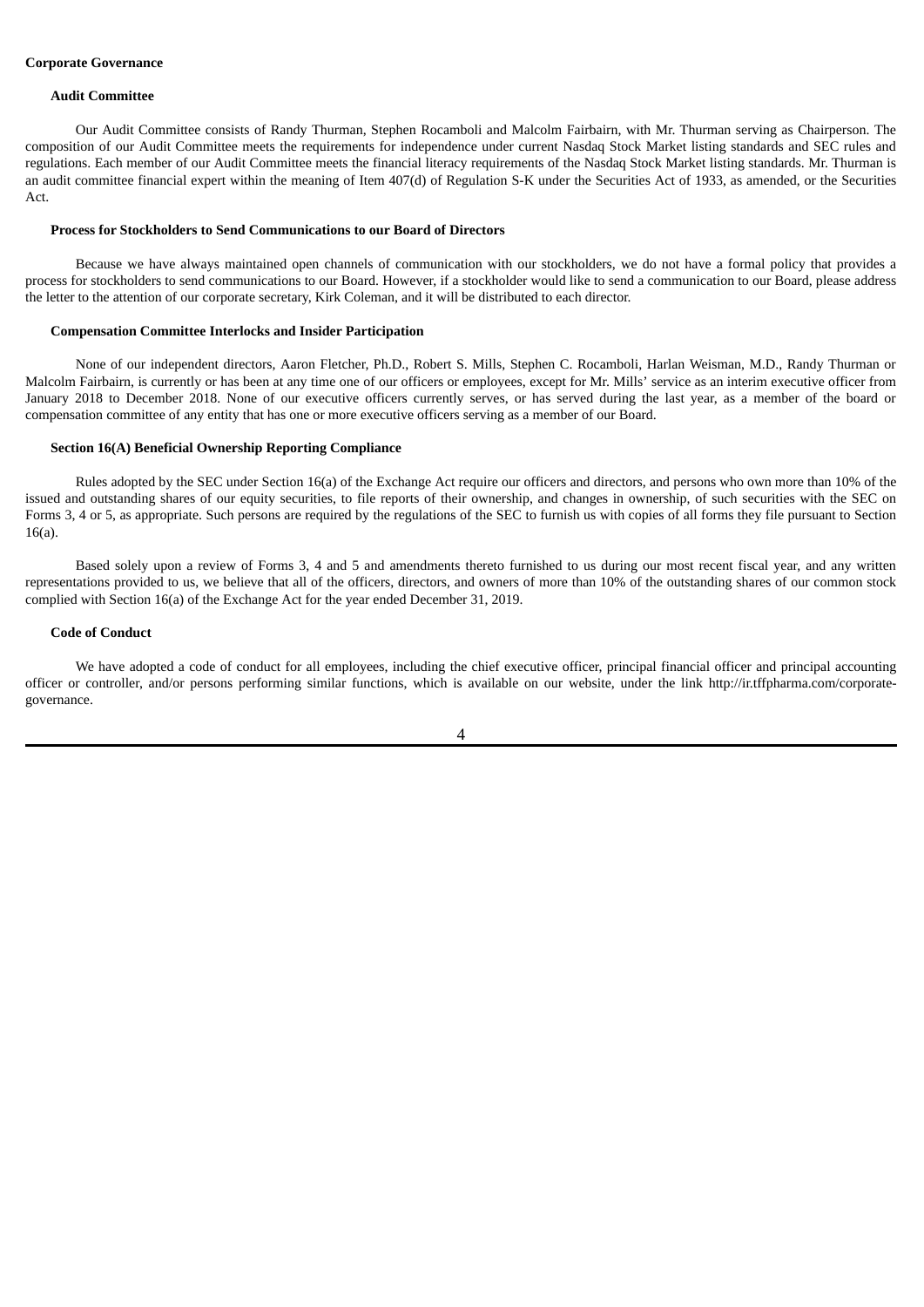### **Limitation of Liability of Directors and Indemnification of Directors and Officers**

The Delaware General Corporation Law provides that corporations may include a provision in their certificate of incorporation relieving directors of monetary liability for breach of their fiduciary duty as directors, provided that such provision shall not eliminate or limit the liability of a director (i) for any breach of the director's duty of loyalty to the corporation or its stockholders, (ii) for acts or omissions not in good faith or which involve intentional misconduct or a knowing violation of law, (iii) for unlawful payment of a dividend or unlawful stock purchase or redemption, or (iv) for any transaction from which the director derived an improper personal benefit. Our certificate of incorporation provides that directors are not liable to us or our stockholders for monetary damages for breach of their fiduciary duty as directors to the fullest extent permitted by Delaware law. In addition to the foregoing, our certificate of incorporation provides that we shall indemnify directors, officers, employees or agents to the fullest extent permitted by law and we have agreed to provide such indemnification to each of our executive officers and directors by way of written indemnification agreements.

The above provisions in our certificate of incorporation and bylaws and in the written indemnity agreements may have the effect of reducing the likelihood of derivative litigation against directors and may discourage or deter stockholders or management from bringing a lawsuit against directors for breach of their fiduciary duty, even though such an action, if successful, might otherwise have benefited us and our stockholders. However, we believe that the foregoing provisions are necessary to attract and retain qualified persons as directors.

Insofar as indemnification for liabilities arising under the Securities Act may be permitted to our directors, officers and controlling persons pursuant to the foregoing provisions, or otherwise, we have been advised that in the opinion of the SEC, such indemnification is against public policy as expressed in the Securities Act and is, therefore, unenforceable.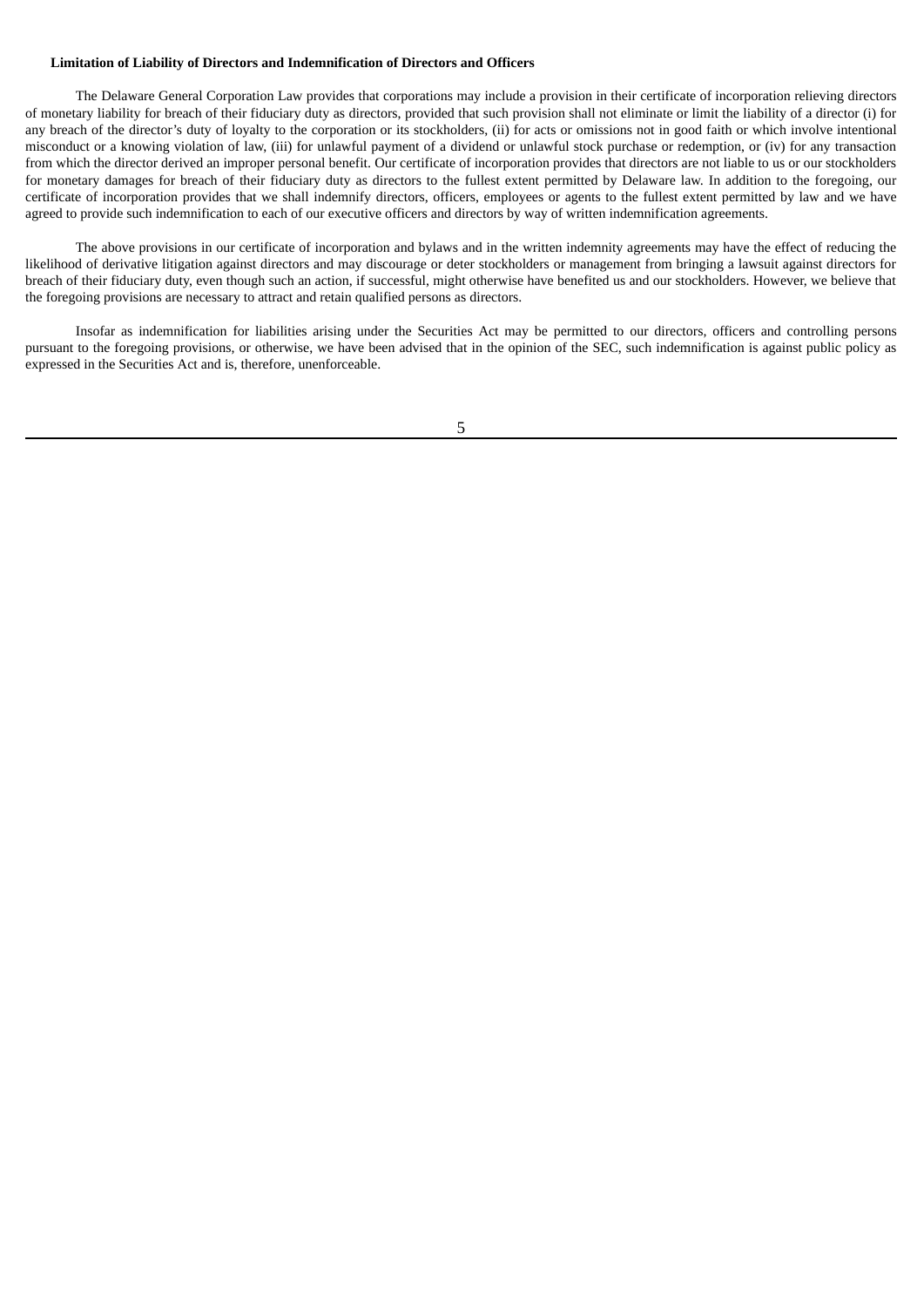### <span id="page-8-0"></span>**Item 11. Executive Compensation**

### **Summary Compensation Table**

The following table sets forth the compensation awarded to or earned by our chief executive officer and our two other highest paid executive officers for the years ended December 31, 2019 and 2018.

|                                    |      |    | <b>Salary</b> |               | <b>Bonus</b> |    | Option<br>Awards |     |              |
|------------------------------------|------|----|---------------|---------------|--------------|----|------------------|-----|--------------|
| <b>Name and Principal Position</b> | Year |    | $($ \$)       |               | $($ \$       |    | $($ \$)          |     | <b>Total</b> |
| <b>Glenn Mattes, CEO</b>           | 2019 | S  | 316,667       | S             | 200,000      | S  | 1,338,959        | S   | 1,855,626    |
|                                    | 2018 | S  | 293,750       | S             | 150,000      | S. | 736,764          | \$  | 1,180,514    |
|                                    |      |    |               |               |              |    |                  |     |              |
| Kirk Coleman, CFO                  | 2019 | \$ | 203,912       | S             | 78,000       | \$ | 639,846          | S   | 921,758      |
|                                    | 2018 | S  | 105,963       | \$.           | $\sim$       | \$ | ٠                | \$  | 105,963      |
|                                    |      |    |               |               |              |    |                  |     |              |
| Brian Windsor, Ph.D., CSO          | 2019 | \$ | 150,000       | <sup>\$</sup> | $\sim$       | \$ | 177,381          | \$. | 327,381      |
|                                    | 2018 | \$ | 146,875       | \$            | $\sim$       | \$ | 109,720          | \$  | 256,595      |
|                                    |      |    |               |               |              |    |                  |     |              |

The dollar amounts in the Option Awards columns above reflect the values of options as of the grant date for the years ended December 31, 2019 and 2018, in accordance with ASC 718, *Compensation-Stock Compensation* and, therefore, do not necessarily reflect actual benefits received by the individuals. Assumptions used in the calculation of these amounts are included in Note 9 to our audited consolidated financial statements for the year ended December 31, 2019 included in our Annual Report on Form 10-K filed with the SEC on March 27, 2020.

#### **Narrative Disclosure to Summary Compensation Table**

#### **Mattes Employment Agreement**

We entered into an agreement with Mr. Mattes dated April 23, 2018. Mr. Mattes served as our President and Chief Executive Officer pursuant to that agreement until December 20, 2018, at which time we entered into a superseding agreement with Mr. Mattes described below. We paid Mr. Mattes at the rate of \$25,000 per month under the April 2018 agreement. Mr. Mattes was also eligible to receive a bonus of up to \$150,000 for calendar year 2018, based on performance parameters set by our Board. Mr. Mattes received his full \$150,000 bonus for 2018. The April 2018 agreement contained customary provisions relating to intellectual property assignment, confidentiality and indemnification

We have also entered into an executive employment agreement dated December 20, 2018 with Mr. Mattes, which became effective, and replaced and superseded the April 2018 agreement, upon the close of our initial public offering in October 2019. Pursuant to Mr. Mattes' executive employment agreement, he continues to serve as our President and Chief Executive Officer. We have agreed to pay Mr. Mattes at the rate of \$33,333 per month under the agreement, commencing upon the close of the IPO. Mr. Mattes is also eligible to receive a bonus of up to 50% of his base salary, commencing with calendar year 2019, based on performance parameters set by our Board, and is also eligible for participation in our incentive compensation plans. Mr. Mattes received his full \$200,000 bonus for 2019. Mr. Mattes' executive employment agreement entitles him to reasonable and customary health insurance and other benefits, at our expense, and a severance payment in the amount of 12 months of his base salary in the event of his termination by us without cause or his resignation for good reason, as such terms are defined in the executive employment agreement. Mr. Mattes' executive employment agreement is an "at will" agreement subject to termination by either party at any time and for any reason. The agreement contains customary provisions relating to intellectual property assignment, confidentiality and indemnification.

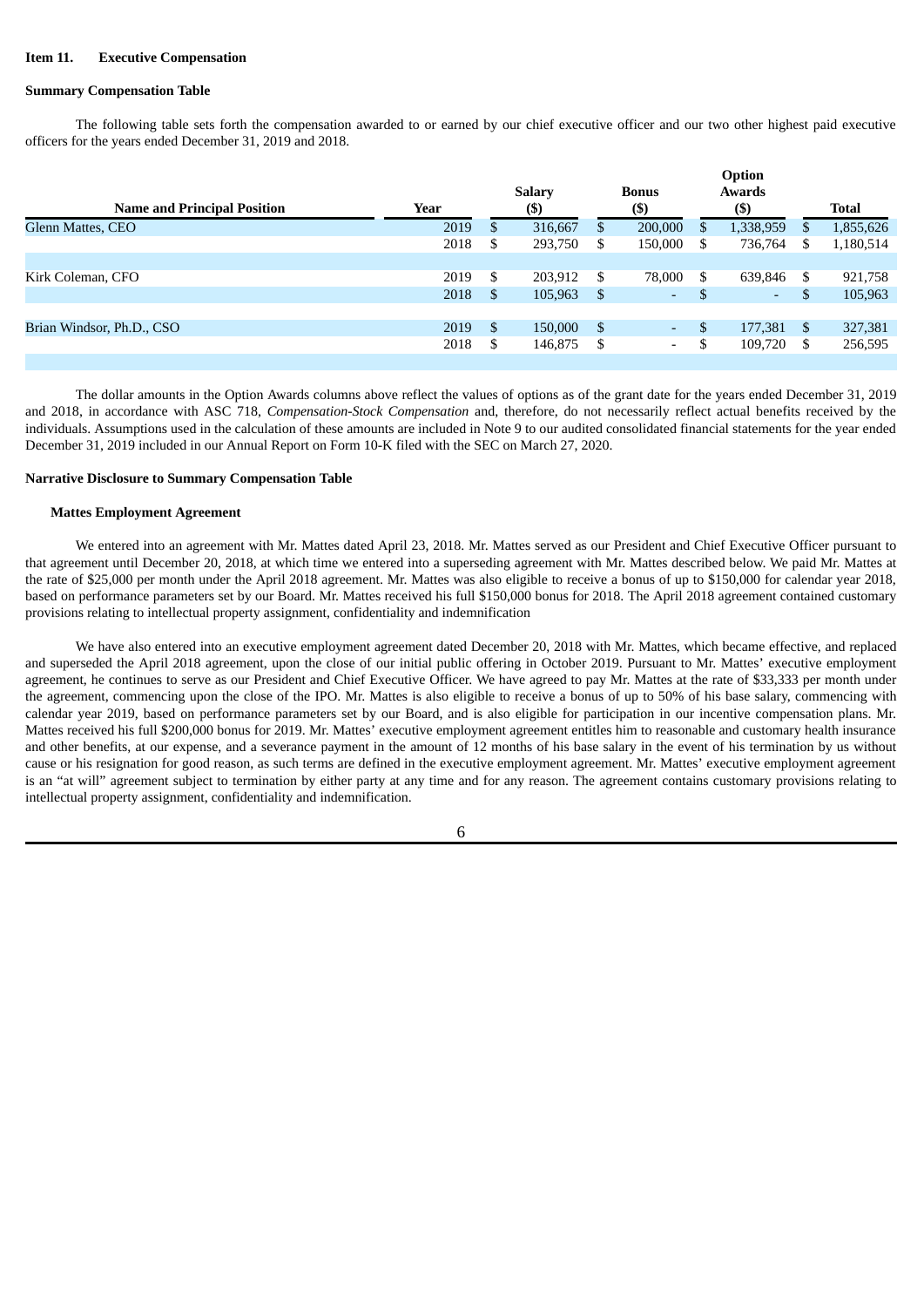In the first half of 2018, we granted Mr. Mattes options to purchase up to 200,000 shares of our common stock at an exercise price of \$2.50 per share. The options vested and became exercisable on May 1, 2019. On September 26, 2018, we granted Mr. Mattes options to purchase up to an additional 413,023 shares of our common stock at an exercise price of \$2.50 per share. Those options vest and first become exercisable as to 103,255 shares on the first anniversary of the date of grant, with the remaining 309,768 shares vesting in 12 equal quarterly installments; provided that the vesting of the option shares will accelerate and those options held by Mr. Mattes will become fully vested upon a Change in Control, as defined in our 2018 Plan. In addition, we agreed to grant Mr. Mattes, upon the close of our IPO, stock options that increased his beneficial ownership of our common stock, on a fully diluted basis after giving effect to the close of IPO and the conversion of our Series A preferred stock, to 5% of our then outstanding common stock. Following the close of our IPO in the fourth quarter of 2019, we granted Mr. Mattes options to purchase 358,082 shares of our common stock at an exercise price of \$5.00 per share.

#### **Coleman Employment Agreement**

From January 2018 to February 2019, Mr. Coleman was compensated for his services as our Chief Financial Officer at the hourly rate of \$150 per hour. Effective as of February 15, 2019, we entered into an employment agreement with Mr. Coleman pursuant to which we have agreed to pay Mr. Coleman at the rate of \$16,666 per month, which was amended as of December 1, 2019 to increase Mr. Coleman's salary to \$21,666 per month. Mr. Coleman is eligible to receive a bonus of up to 30% of his base salary, commencing with calendar year 2019, based on performance parameters set by our Board, and is also eligible for participation in our incentive compensation plans. Mr. Coleman received his full \$60,000 bonus for 2019. Mr. Coleman's employment agreement entitles him to reasonable and customary health insurance and other benefits, at our expense. Mr. Coleman's employment agreement is an "at will" agreement subject to termination by either party at any time and for any reason. The agreement contains customary provisions relating to intellectual property assignment, confidentiality and indemnification.

In connection with his employment agreement, we granted Mr. Coleman options to purchase up to 150,000 shares of our common stock at an exercise price of \$2.50 per share. The options vest and first become exercisable as to 37,500 shares on the first anniversary of the date of grant, with the remaining 112,500 options vesting thereafter in 12 equal quarterly installments. In addition, we agreed to grant Mr. Coleman, upon the close of our IPO, stock options that increased his beneficial ownership of our common stock, on a fully diluted basis after giving effect to the close of IPO and the conversion of our Series A preferred stock, to 1.22% of our then outstanding common stock. Following the close of our IPO in the fourth quarter of 2019, we granted Mr. Coleman options to purchase 77,883 shares of our common stock at an exercise price of \$5.00 per share.

In December 20, 2019, we granted Mr. Coleman additional options to purchase 50,000 shares of our common stock at an exercise price of \$5.16 per share. Those options vest and first become exercisable as to 12,500 shares on the first anniversary of the date of grant, with the remaining 37,500 shares vesting in 12 equal quarterly installments

#### **Windsor Employment Agreement**

Dr. Windsor serves as our Chief Science Officer pursuant to a Consulting Agreement effective as of January 24, 2018, as amended. Between January 2018 and September 2019, Dr. Windsor was compensated at the rate of \$115,000 per year, which was increased to \$150,000 per year in September 2019. The agreement has a term of five years; however, we may terminate the agreement for any reason on 180 days prior written notice.

In April 2018, we granted Dr. Windsor options to purchase up to 20,000 shares of our common stock at an exercise price of \$2.50 per share. The options vested and became exercisable one year after the date of grant. On September 26, 2018, we granted Dr. Windsor options to purchase up to an additional 72,012 shares of our common stock at an exercise price of \$2.50 per share. Those options vest and first become exercisable as to 18,003 shares on the first anniversary of the date of grant, with the remaining 54,009 shares vesting in 12 equal quarterly installments; provided that the vesting of the option shares will accelerate and those options held by Dr. Windsor will become fully vested, upon a Change in Control, as defined in our 2018 Plan. In addition, we agreed to grant Dr. Windsor, upon the close of our IPO, options that increased his beneficial ownership of our common stock, on a fully diluted basis after giving effect to the close of the IPO and the conversion of our Series A preferred stock, to 0.75% of our then outstanding common stock. Following the close of our IPO in the fourth quarter of 2019, we granted Dr. Windsor options to purchase 47,417 shares of our common stock at an exercise price of \$5.00 per share.

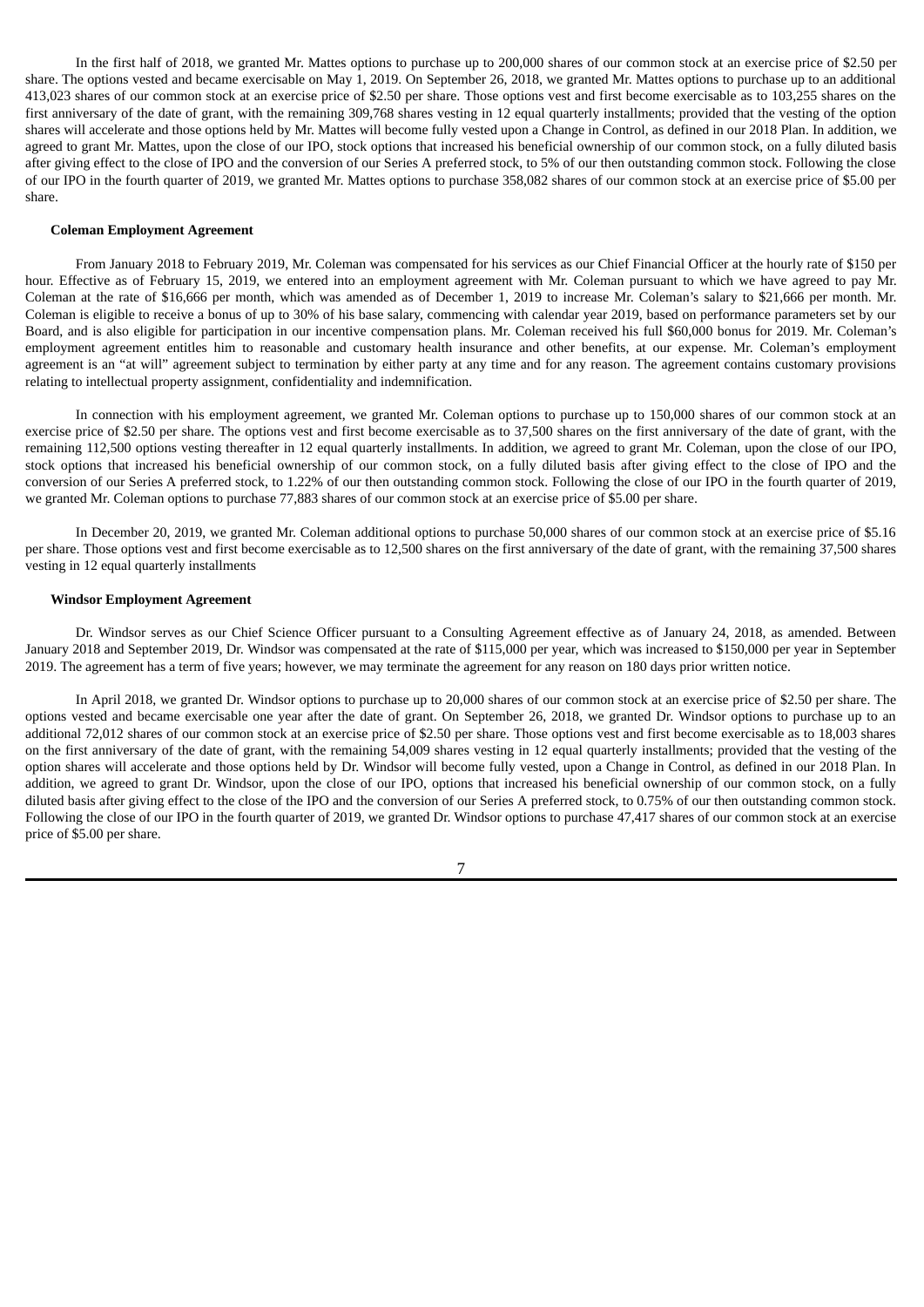The employment agreements with our executive officers were unanimously approved by our full Board. No officer or employee of our Company was involved in the Board's deliberation over the employment agreements of our executive officers, other than those directors who also serve as officers of our company, Mr. Mattes and Dr. Windsor.

### **Outstanding Equity Awards at December 31, 2019**

Set forth below is information concerning the equity awards held by our named executive officers as of December 31, 2019.

| <b>Name</b>          | <b>Number of Securities</b><br><b>Underlying Unexercised</b><br><b>Options</b> (#) Exercisable | <b>Number of Securities</b><br><b>Underlying</b><br><b>Unexercised Options</b><br>(#) Unexercisable <sup>[1]</sup> |                | <b>Option Exercise</b><br>Price (\$) | <b>Option Expiration</b><br><b>Date</b> |
|----------------------|------------------------------------------------------------------------------------------------|--------------------------------------------------------------------------------------------------------------------|----------------|--------------------------------------|-----------------------------------------|
| <b>Glenn Mattes</b>  | 200,000                                                                                        | $\overline{a}$                                                                                                     | $\mathfrak{S}$ | 2.50                                 | 05/01/2028                              |
|                      | 129,069                                                                                        | 283,954                                                                                                            | \$             | 2.50                                 | 09/26/2028                              |
|                      | $\overline{\phantom{a}}$                                                                       | 332,868                                                                                                            | - \$           | 5.00                                 | 10/28/2029                              |
|                      | $\overline{\phantom{a}}$                                                                       | 25,214                                                                                                             | \$             | 5.00                                 | 11/28/2029                              |
|                      |                                                                                                |                                                                                                                    |                |                                      |                                         |
| Kirk Coleman         | $\overline{\phantom{0}}$                                                                       | 150,000                                                                                                            | \$             | 2.50                                 | 04/11/2029                              |
|                      |                                                                                                | 71,963                                                                                                             | -S             | 5.00                                 | 10/28/2029                              |
|                      |                                                                                                | 5,920                                                                                                              | - \$           | 5.00                                 | 11/28/2029                              |
|                      |                                                                                                | 50,000                                                                                                             | \$             | 5.16                                 | 12/19/2029                              |
|                      |                                                                                                |                                                                                                                    |                |                                      |                                         |
| Brian Windsor, Ph.D. | 20,000                                                                                         | $\overline{\phantom{0}}$                                                                                           | \$             | 2.50                                 | 04/06/2028                              |
|                      | 22,503                                                                                         | 49,509                                                                                                             | \$             | 2.50                                 | 09/26/2028                              |
|                      |                                                                                                | 43,794                                                                                                             | -S             | 5.00                                 | 10/28/2029                              |
|                      | $\overline{\phantom{a}}$                                                                       | 3,623                                                                                                              | \$             | 5.00                                 | 11/28/2029                              |

## **Compensation of Directors**

We do not compensate any of our executive directors for their service as a director. We have adopted a non-employee director compensation policy pursuant to which our non-employee directors receive a quarterly \$8,750 cash retainer, plus an additional \$1,250 per quarter for serving as a chairman of any committee of the Board. Mr. Rocamboli has declined to accept any cash fees for his service on our Board. We also reimburse our independent directors for their reasonable expenses incurred in connection with attending meetings of our Board.

<sup>[1]</sup> With regard to unexercisable options, 25% of the option award vests and first becomes exercisable on the first anniversary of the date of grant, with the remaining 75% of the option award vesting in 12 equal quarterly installments thereafter.

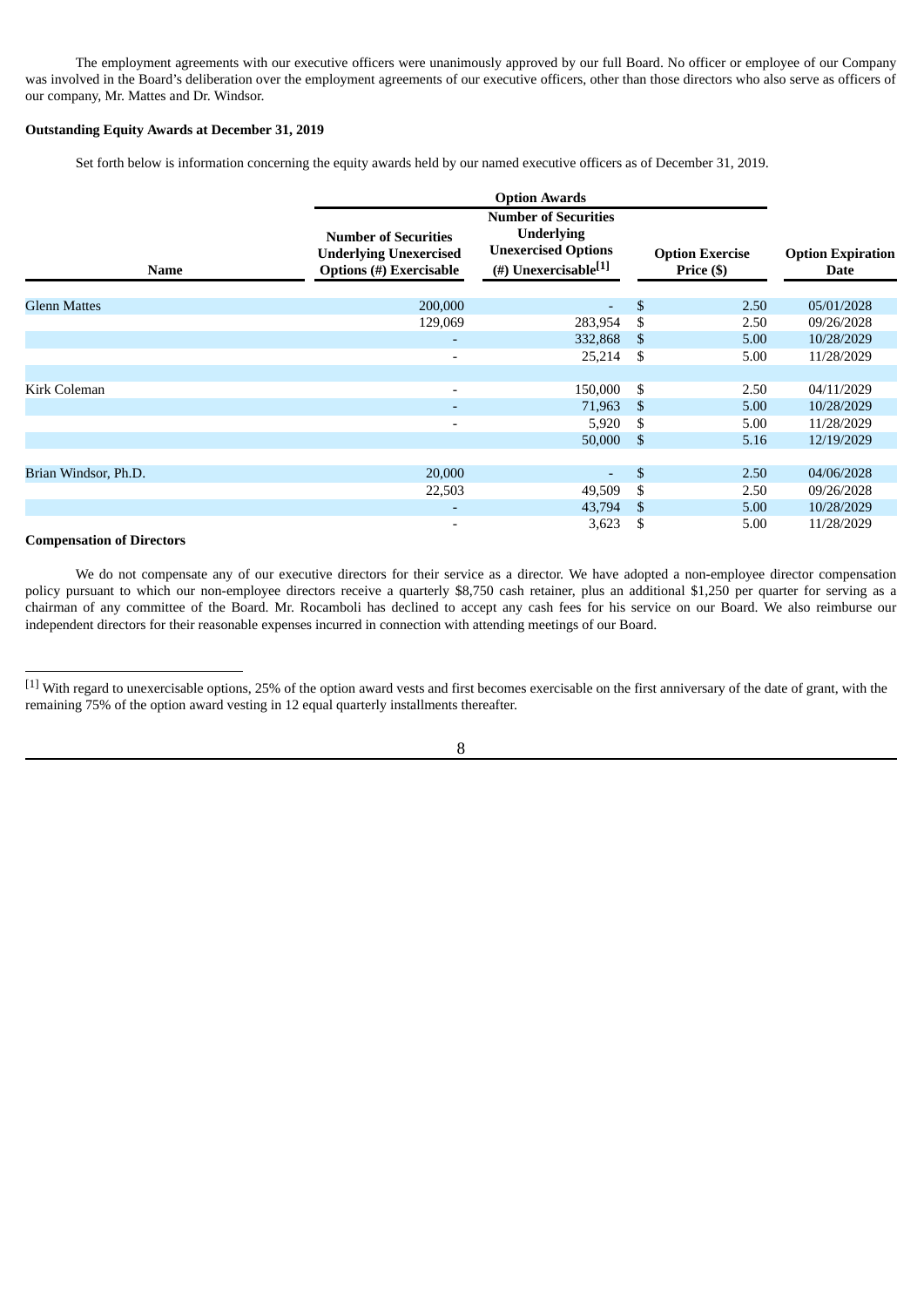Set forth below is a summary of the compensation we paid to our directors during the 12 months ended December 31, 2019.

| Name                  | <b>Fees Earned</b><br>or Paid<br>in Cash $($ ) |   | Option<br>Awards<br>(\$) |    | <b>Total</b><br>$($ \$                |
|-----------------------|------------------------------------------------|---|--------------------------|----|---------------------------------------|
| Aaron Fletcher, Ph.D. | 35,000                                         | ъ | 175,719(1)               | D  | 210,719                               |
| Robert S. Mills       | 35,000                                         |   | 9,381(2)                 |    | 44,381                                |
| Stephen Rocamboli     | $--$                                           |   | 177,381(3)               |    | 177,381                               |
| Harlan Weisman, M.D.  | 39,000                                         | S | 177,381 (4)              | \$ | 216,381                               |
| Randy Thurman         | 27,681                                         | S | 177,381 (5)              | \$ | 205,062                               |
| Malcolm Fairbairn (6) | --                                             |   | $- -$                    |    | $\hspace{0.05cm}$ – $\hspace{0.05cm}$ |

(1) As of December 31, 2019, an entity affiliated with Dr. Fletcher held warrants to purchase 139,429 shares.

- (2) As of December 31, 2019, Mr. Mills held options to purchase 186,374 shares.
- (3) As of December 31, 2019, Mr. Rocamboli held options to purchase 139,429 shares.
- (4) As of December 31, 2019, Dr. Weisman held options to purchase 139,429 shares.
- (5) As of December 31, 2019, Mr. Thurman held options to purchase 139,429 shares.
- (6) Mr. Fairbairn was appointed to our Board in January 2020 and received no compensation during 2019.

The dollar amounts in the Option Awards columns above reflect the values of options as of the grant date for the years ended December 31, 2019 and 2018, in accordance with ASC 718, *Compensation-Stock Compensation* and, therefore, do not necessarily reflect actual benefits received by the individuals. Assumptions used in the calculation of these amounts are included in Note 9 to our audited consolidated financial statements for the year ended December 31, 2019 included in our Annual Report on Form 10-K filed with the SEC on March 27, 2020.

#### **Equity Compensation Plan Information**

The TFF Pharmaceuticals, Inc. 2018 Stock Incentive Plan, or the Plan, was originally adopted on January 24, 2018 and, at that time, we initially reserved 1,630,000 shares of our common stock under the Plan. However, upon completion of our initial public offering in October 2019, the number of shares reserved for issuance under the Plan increased to 3,284,480, representing 15% of our outstanding shares of our common stock calculated on a fullydiluted basis upon the close of our initial public offering. As of April 22, 2020, we have issued options to purchase 1,018,147 shares of common stock under the Plan.

The following table sets forth certain information as of December 31, 2019 about our stock plans under which our equity securities are authorized for issuance.

|                                                            |                    |                 | (c)<br>Number of<br><b>Securities</b><br><b>Remaining</b><br><b>Available for</b><br><b>Future</b> |
|------------------------------------------------------------|--------------------|-----------------|----------------------------------------------------------------------------------------------------|
|                                                            | (a)                |                 | <b>Issuance</b>                                                                                    |
|                                                            | <b>Number of</b>   | (b)             | <b>Under Equity</b>                                                                                |
|                                                            | <b>Securities</b>  | Weighted-       | Compensation                                                                                       |
|                                                            | to be Issued       | Average         | <b>Plans</b>                                                                                       |
|                                                            | <b>Upon</b>        | <b>Exercise</b> | (Excluding                                                                                         |
|                                                            | <b>Exercise of</b> | <b>Price of</b> | <b>Securities</b>                                                                                  |
|                                                            | <b>Outstanding</b> | Outstanding     | <b>Reflected In</b>                                                                                |
| <b>Plan Category</b>                                       | <b>Options</b>     | <b>Options</b>  | Column (a))                                                                                        |
| Equity compensation plans approved by security holders     | 2,139,078(1) \$    | 3.46            | 1,145,402(2)                                                                                       |
| Equity compensation plans not approved by security holders |                    |                 |                                                                                                    |
| <b>Total</b>                                               | 2,139,078          | 3.46<br>\$      | 1,225,402                                                                                          |

(1) Represents shares issuable upon exercise of options granted under the TFF Pharmaceuticals, Inc. 2018 Stock Incentive Plan.

(2) Represents shares available for issuance under the TFF Pharmaceuticals, Inc. 2018 Stock Incentive Plan.

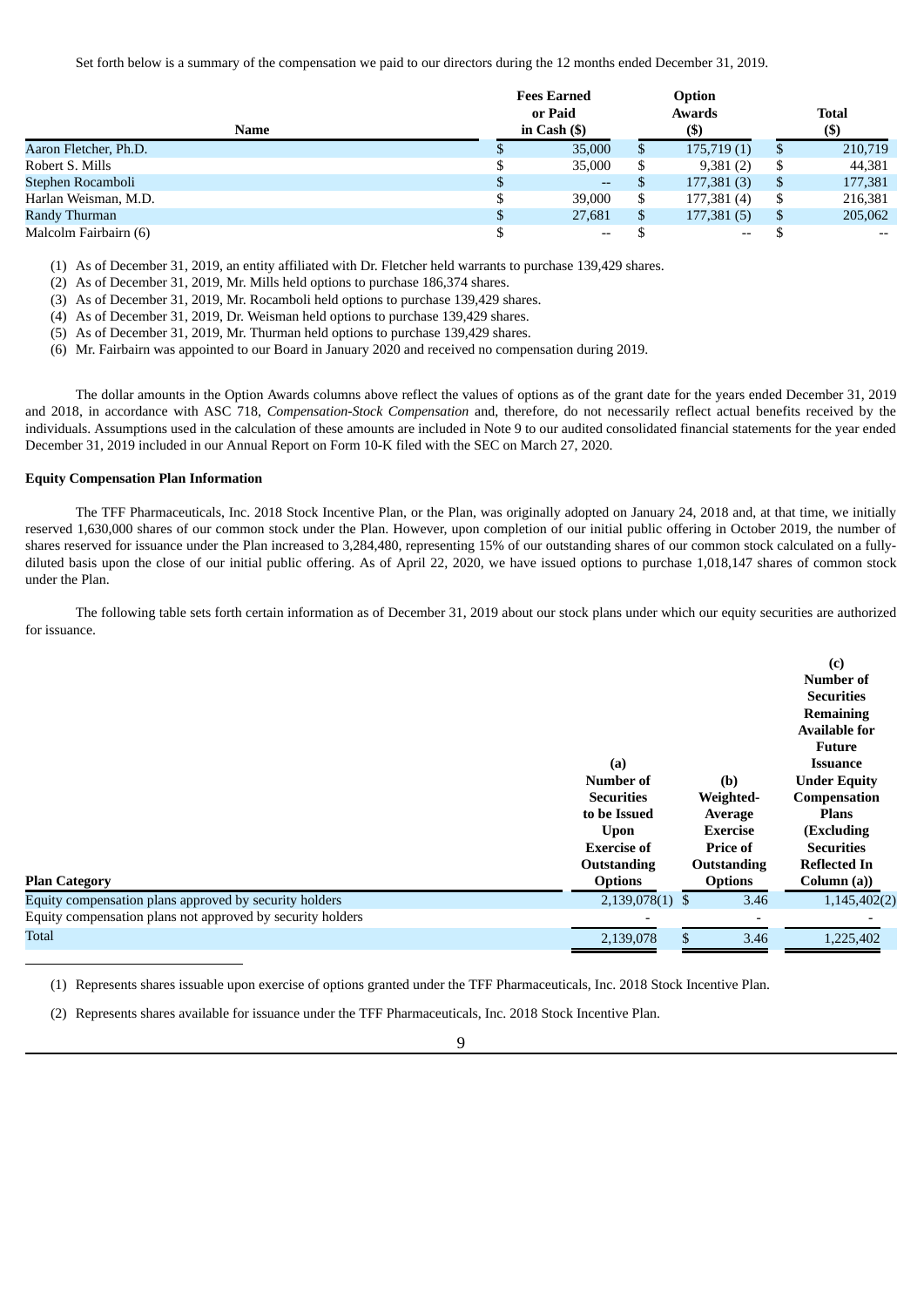### <span id="page-12-0"></span>**Item 12. Security Ownership of Certain Beneficial Owners and Management and Related Stockholder Matters**

The following table sets forth certain information regarding the beneficial ownership of our common stock as of April 22, 2020 by:

- each person who is known by us to be the beneficial owner of more than five percent (5%) of our issued and outstanding shares of common stock;
- each of our directors, director nominees and executive officers; and
- all directors, director nominees and executive officers as a group.

The beneficial ownership of each person was calculated based on 18,671,657 common shares issued and outstanding as of April 22, 2020. The SEC has defined "beneficial ownership" to mean more than ownership in the usual sense. For example, a person has beneficial ownership of a share not only if he owns it, but also if he has the power (solely or shared) to vote, sell or otherwise dispose of the share. Beneficial ownership also includes the number of shares that a person has the right to acquire within 60 days, pursuant to the exercise of options or warrants or the conversion of notes, debentures or other indebtedness. Two or more persons might count as beneficial owners of the same share. Unless otherwise indicated, the address for each reporting person is 2600 Via Fortuna, Suite 360, Austin, Texas 78701.

|                                                                 | Number of |     | Percentage |
|-----------------------------------------------------------------|-----------|-----|------------|
| <b>Name of Director, Executive Officer or Director Nominees</b> | Shares    |     | Owned      |
| <b>Glenn Mattes</b>                                             | 374,883   | (1) | 2.0%       |
| Kirk Coleman                                                    | 47,875    | (2) | ∗          |
| Brian Windsor, Ph.D.                                            | 52,005    | (3) | $\ast$     |
| Aaron Fletcher, Ph.D.                                           | 115,755   | (4) | $\ast$     |
| Robert S. Mills                                                 | 109,989   | (5) | $\ast$     |
| Stephen Rocamboli                                               | 28,754    | (6) | ∗          |
| Harlan Weisman, M.D.                                            | 33,754    | (7) | $\ast$     |
| Randy Thurman                                                   | 28,003    | (8) | ∗          |
| Malcom Fairbairn                                                | 1,392,568 | (9) | 7.5%       |
| Directors, nominees and executive officers as a group           | 2,154,505 |     | 11.2%      |

\* Less than 1%.

| Name and Address of 5% + Holders | Number of<br><b>Shares</b> | Percentage<br>Owned |
|----------------------------------|----------------------------|---------------------|
|                                  |                            |                     |
| Lung Therapeutics, Inc.          | 4,000,000                  | 21.4%               |
| 2600 Via Fortuna,                |                            |                     |
| Suite 360                        |                            |                     |
| <b>Austin, TX 78746</b>          |                            |                     |
| Maestro Ventures, LP             | 1,317,568                  | 7.1%                |
| 10 Orinda View Road              |                            |                     |

10 Orinda View Road Orinda, CA 94563

(1) Includes 354,883 shares issuable upon exercise of currently exercisable options. Also, includes 10,000 shares held by Mr. Mattes' spouse.

(2) Includes 46,875 shares issuable upon exercise of currently exercisable options.

(3) Includes 47,005 shares issuable upon exercise of currently exercisable options.

(4) Includes 40,755 shares issuable upon exercise of currently exercisable warrants held by an entity affiliated with Dr. Fletcher.

(5) Includes 47,005 shares issuable upon exercise of currently exercisable options.

(6) Represents 28,754 shares issuable upon exercise of currently exercisable options.

(7) Includes 28,754 shares issuable upon exercise of currently exercisable options.

(8) Includes 23,003 shares issuable upon exercise of currently exercisable options.

(9) Includes 1,317,568 shares held by Maestro Ventures, LP and 75,000 shares held by Valley High, LP. Mr. Fairbairn is a controlling person of both entities.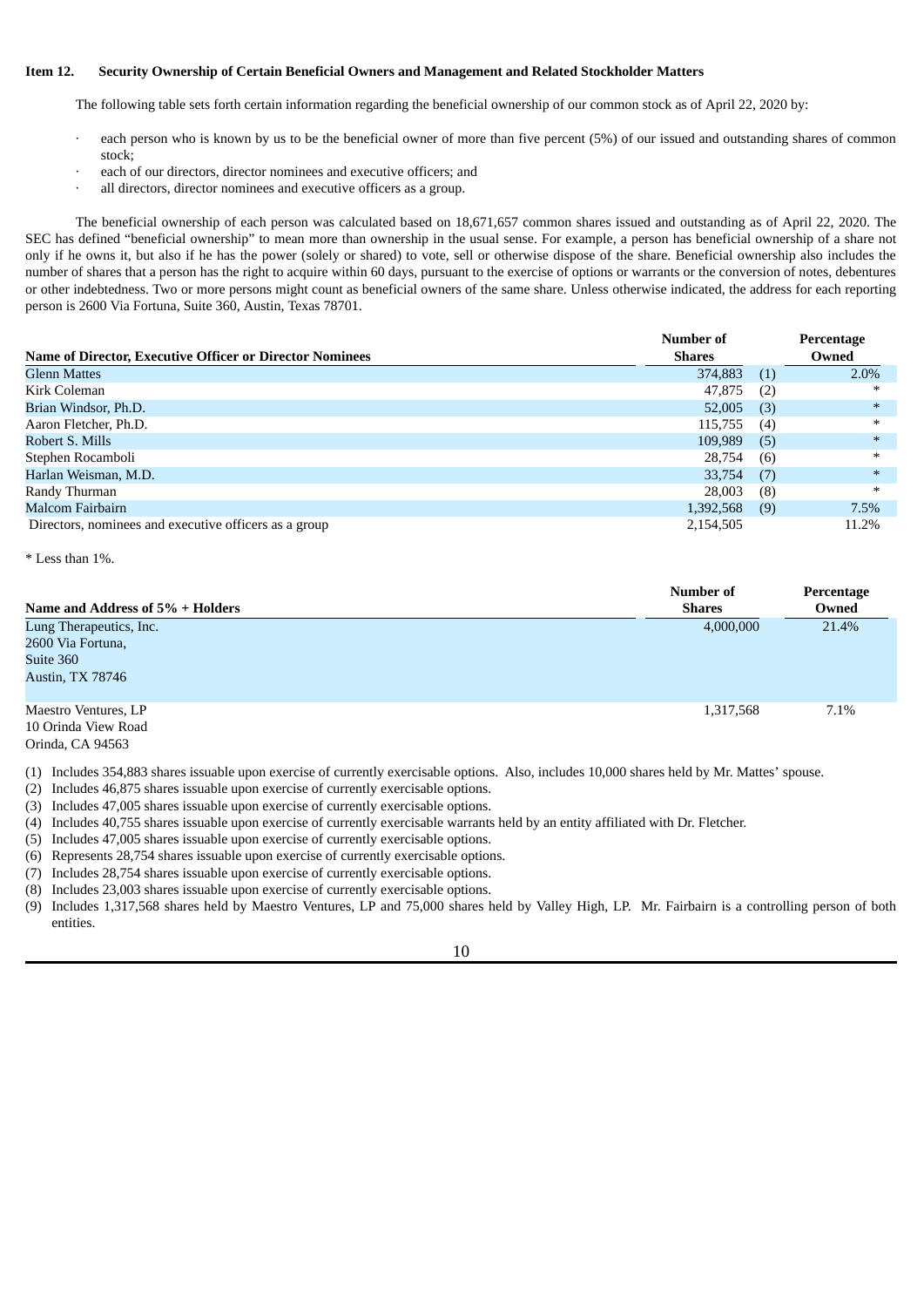#### <span id="page-13-0"></span>**Item 13. Certain Relationships and Related Transactions, and Director Independence**

#### **Related Party Transactions**

Since January 1, 2018, we have not entered into any transactions where the amount exceeded the lesser of \$120,000 or one percent (1%) of the average of our total assets as of December 31, 2019 and 2018 with any of our directors, officers, beneficial owners of five percent or more of our common shares, any immediate family members of the foregoing or entities of which any of the foregoing are also officers or directors or in which they have a material financial interest, other than the compensatory arrangements with our executive officers and directors described elsewhere in this Report and as described below.

We were incorporated under the laws of the state of Delaware on January 24, 2018 by Lung Therapeutics, Inc., or LTI. In March 2018, we completed a Series A preferred stock financing with third-party investors, at which time we acquired certain of LTI's non-core intellectual property rights and other assets all of which related to our TFF platform, in exchange for 4,000,000 shares of our common stock, which had a deemed value at the time of \$10 million based on the \$2.50 per share price of our Series A preferred stock. LTI is an early-stage company focused on the development of certain technologies in the pulmonary field. LTI currently provides us with office space and certain administrative services and equipment for no charge, from time to time on an as-needed basis, and three of our directors, Aaron Fletcher, Ph.D., Robert Mills and Brian Windsor, Ph.D., are members of the board of directors of LTI.

Except as set forth above, we have not entered into any transactions with any of our directors, officers, beneficial owners of five percent or more of our common shares, any immediate family members of the foregoing or entities of which any of the foregoing are also officers or directors or in which they have a material financial interest, other than the compensatory arrangements described elsewhere in this prospectus. We have adopted a policy that any transactions with directors, officers, beneficial owners of five percent or more of our common stock, any immediate family members of the foregoing or entities of which any of the foregoing are also officers or directors or in which they have a financial interest, will only be on terms consistent with industry standards and approved by a majority of the disinterested directors of our Board.

#### **Director Independence**

Our Board may establish the authorized number of directors from time to time by resolution. Our Board currently consists of eight (8) authorized members. Generally, under the listing requirements and rules of the Nasdaq Stock Market, independent directors must comprise a majority of a listed company's board of directors. Our Board has undertaken a review of its composition, the composition of its committees and the independence of each director. Our Board has determined that, other than Mr. Mattes and Dr. Windsor, by virtue of their executive officer positions, none of our director nominees has a relationship that would interfere with the exercise of independent judgment in carrying out the responsibilities of a director and that each is "independent" as that term is defined under the applicable rules and regulations of the SEC and the listing requirements and rules of the Nasdaq Stock Market. In making this determination, our Board considered the current and prior relationships that each nonemployee director nominee has with our Company and all other facts and circumstances our Board deemed relevant in determining their independence, including the beneficial ownership of our capital stock by each nonemployee director nominee. Accordingly, a majority of our directors are independent, as required under applicable Nasdaq Stock Market rules, as of the date of this Report. With regard to Robert Mills, our Board determined that Mr. Mills is independent notwithstanding his service as an officer of our company from January 2018 to December 2018 based on NASDAQ guidelines that allow for an independent director's past service as an executive officer provided such service was an interim arrangement lasting less than one year.

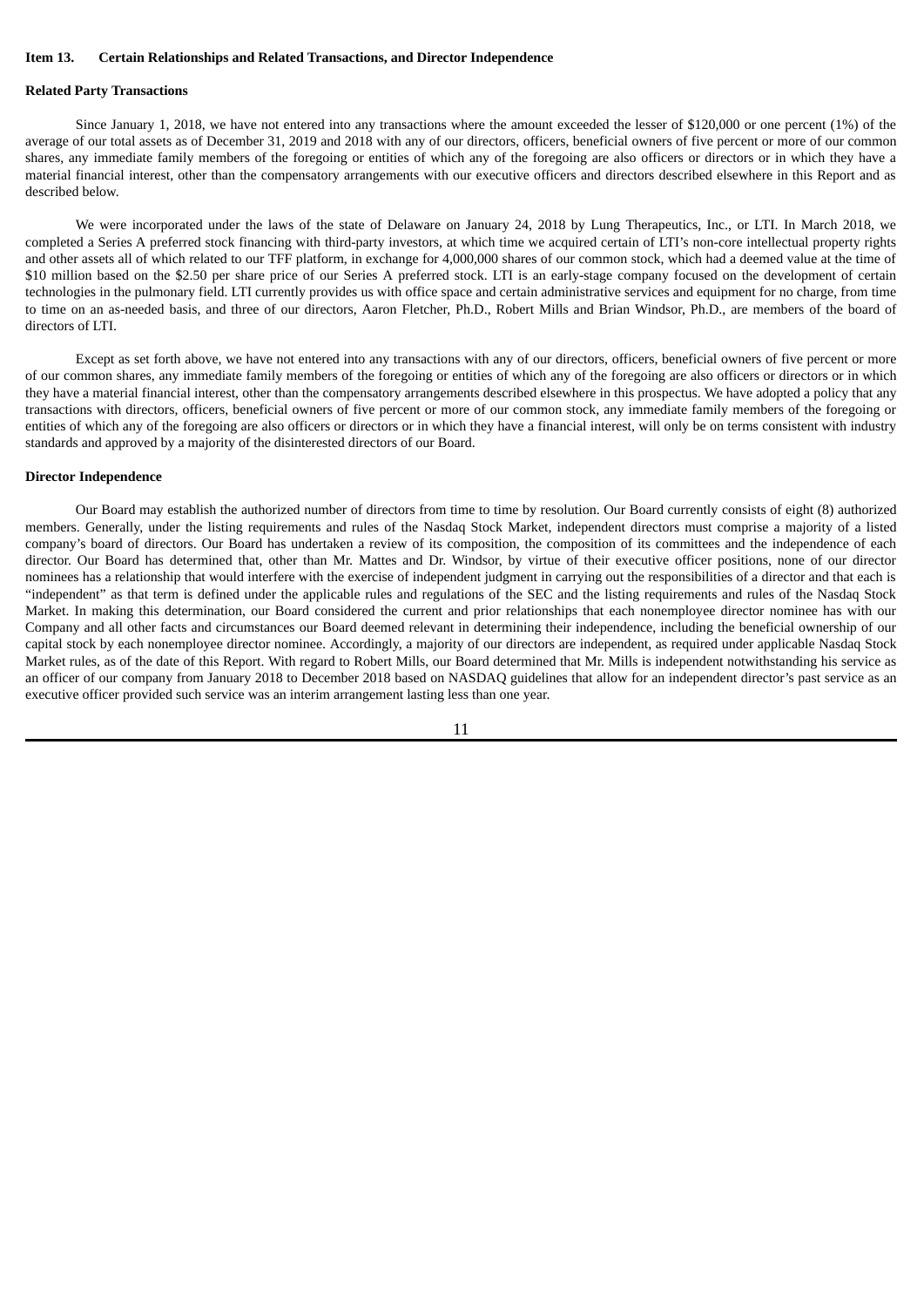### <span id="page-14-0"></span>**Item 14. Principal Accountant Fees and Services**

# **Fees Incurred for Services by Principal Accountant**

The following table sets forth the aggregate fees billed to us for services rendered to us for the years ended December 31, 2019 and 2018 by our independent registered public accounting firm, Marcum LLP (in thousands).

|                             |   | 2019                     | 2018                     |
|-----------------------------|---|--------------------------|--------------------------|
| Audit Fees (A)              | Ψ | 200,058                  | 124,414                  |
| <b>Audit - Related Fees</b> |   | $\overline{\phantom{0}}$ | $\overline{\phantom{0}}$ |
| <b>Tax Fees</b>             |   | 7,313                    | $\overline{\phantom{0}}$ |
|                             |   | 207,371                  | 124,414                  |

(A) The audit fee consisted of fees for the audit of our financial statements, the review of the interim financial statements included in our quarterly reports on Form 10-Q, and other professional services provided in connection with the statutory and regulatory filings or engagements and capital market financings.

#### **Pre-Approval Policies and Procedures**

The Audit Committee has responsibility for selecting, appointing, evaluating, compensating, retaining and overseeing the work of the independent registered public accounting firm. In recognition of this responsibility, the Audit Committee has established policies and procedures in its charter regarding pre-approval of any audit and non-audit service provided to the Company by the independent registered public accounting firm and the fees and terms thereof.

The Audit Committee considered the compatibility of the provision of other services by its registered public accountant with the maintenance of their independence. The Audit Committee approved all audit services provided by Marcum in 2019 and 2018. Except for certain corporate tax compliance services, Marcum LLP did not perform any non-audit services in 2019 or 2018.

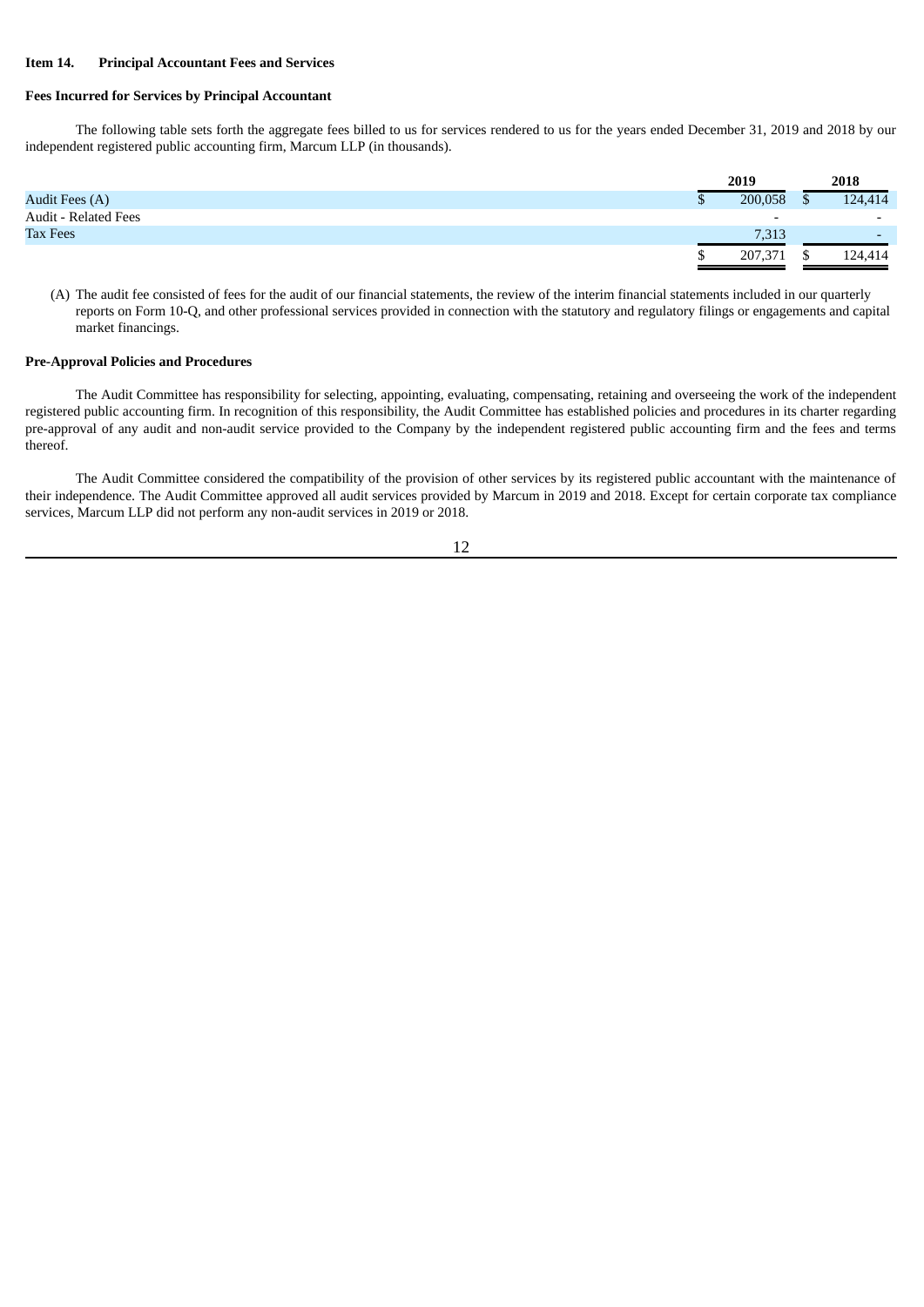# <span id="page-15-0"></span>**Item 15. Exhibits and Financial Statement Schedules**

# (c) Exhibits

The exhibits to this Amendment No. 1 to Annual Report on Form 10-K/A are set forth below. The exhibit index indicates each management contract or compensatory plan or arrangement required to be filed as an exhibit.

| <b>Number</b> | <b>Exhibit Description</b>                                                                                           | <b>Method of Filing</b>                                                                                            |
|---------------|----------------------------------------------------------------------------------------------------------------------|--------------------------------------------------------------------------------------------------------------------|
| 1.1           | Form of Underwriting Agreement                                                                                       | Incorporated by reference from the Registrant's Registration<br>Statement on Form S-1 filed on September 27, 2019. |
| 3.1           | Second Amended and Restated Certificate of Incorporation of the<br><b>Registrant</b>                                 | Incorporated by reference from the Registrant's Registration<br>Statement on Form S-1 filed on August 20, 2019.    |
| 3.2           | <b>Amended and Restated Bylaws of the Registrant</b>                                                                 | Incorporated by reference from the Registrant's Registration<br>Statement on Form S-1 filed on August 20, 2019.    |
| 4.1           | Specimen Certificate representing shares of common stock of<br>Registrant                                            | Incorporated by reference from the Registrant's Registration<br>Statement on Form S-1 filed on September 27, 2019. |
| 4.2           | Warrant dated January 24, 2018 issued to Liquid Patent Consulting,<br><b>LLC</b>                                     | Incorporated by reference from the Registrant's Registration<br>Statement on Form S-1 filed on August 20, 2019.    |
| 4.3           | Warrant dated March 13, 2018 issued to National Securities<br>Corporation                                            | Incorporated by reference from the Registrant's Registration<br>Statement on Form S-1 filed on August 20, 2019.    |
| 4.4           | Warrant dated March 22, 2018 issued to National Securities<br>Corporation                                            | Incorporated by reference from the Registrant's Registration<br>Statement on Form S-1 filed on August 20, 2019.    |
| 4.5           | Warrant dated May 16, 2019 issued to National Securities Corporation                                                 | Incorporated by reference from the Registrant's Registration<br>Statement on Form S-1 filed on August 20, 2019.    |
| 4.6           | Warrant dated May 23, 2019 issued to National Securities Corporation                                                 | Incorporated by reference from the Registrant's Registration<br>Statement on Form S-1 filed on August 20, 2019.    |
| 4.7           | Warrant dated October 29, 2019 issued to National Securities<br>Corporation                                          | Incorporated by reference from the Registrant's Annual Report on<br>Form 10-K filed on March 27, 2020.             |
| 4.8           | Warrant dated November 20, 2019 issued to National Securities<br>Corporation                                         | Incorporated by reference from the Registrant's Annual Report on<br>Form 10-K filed on March 27, 2020.             |
| 10.1          | Patent License Agreement dated July 8, 2015 between Lung<br>Therapeutics, Inc. and The University of Texas at Austin | Incorporated by reference from the Registrant's Registration<br>Statement on Form S-1 filed on August 20, 2019.    |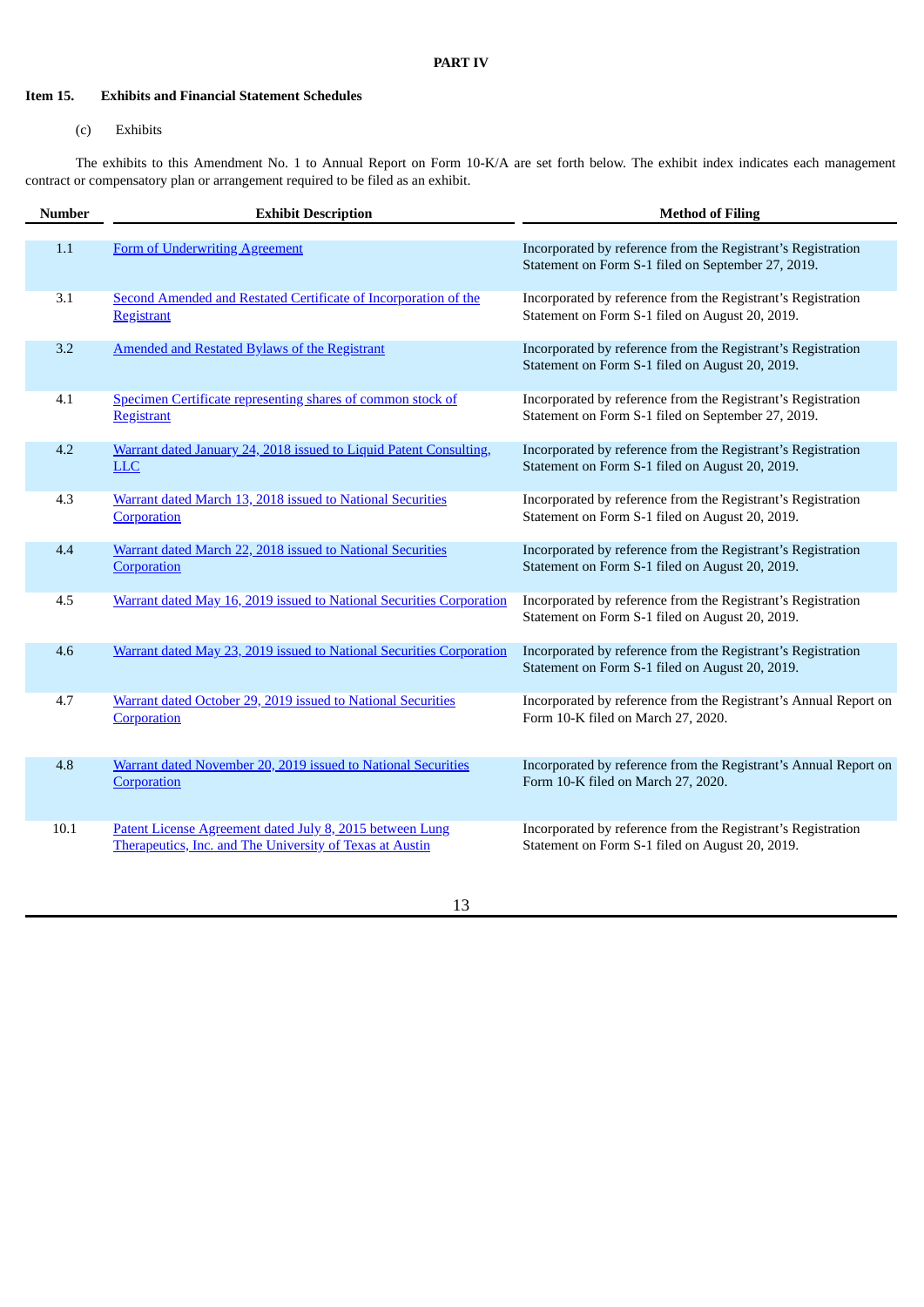| <b>Number</b> | <b>Exhibit Description</b>                                                                                                                                       | <b>Method of Filing</b>                                                                                           |
|---------------|------------------------------------------------------------------------------------------------------------------------------------------------------------------|-------------------------------------------------------------------------------------------------------------------|
| $10.2*$       | TFF Pharmaceuticals, Inc. 2018 Stock Incentive Plan                                                                                                              | Incorporated by reference from the Registrant's Registration<br>Statement on Form S-1 filed on August 20, 2019.   |
| $10.3*$       | <b>Amended and Restated Consulting Agreement dated December 20,</b><br>2018 between Robert Mills and the Registrant                                              | Incorporated by reference from the Registrant's Registration<br>Statement on Form S-1 filed on August 20, 2019.   |
| $10.4*$       | Consulting Agreement effective as of January 24, 2018 between Dr.<br>Brian Windsor and the Registrant, as amended on December 20, 2018<br>and September 26, 2019 | Incorporated by reference from the Registrant's Registration<br>Statement on Form S-1 filed on September 27, 2019 |
| $10.5*$       | Consulting Agreement dated April 23, 2018 between Glenn Mattes and<br>the Registrant                                                                             | Incorporated by reference from the Registrant's Registration<br>Statement on Form S-1 filed on August 20, 2019.   |
| 10.6          | Lease Agreement dated October 19, 2018                                                                                                                           | Incorporated by reference from the Registrant's Registration<br>Statement on Form S-1 filed on August 20, 2019.   |
| $10.7*$       | <b>Executive Employment Agreement dated December 20, 2018 between</b><br><b>Glenn Mattes and the Registrant</b>                                                  | Incorporated by reference from the Registrant's Registration<br>Statement on Form S-1 filed on August 20, 2019.   |
| 10.8          | Securities Purchase Agreement dated May 16, 2019 by and among the<br>Registrant and the Buyers named therein                                                     | Incorporated by reference from the Registrant's Registration<br>Statement on Form S-1 filed on August 20, 2019.   |
| 10.9          | Amended and Restated Registration Rights Agreement dated May 16,<br>2019 by and among the Registrant and certain of its stockholders                             | Incorporated by reference from the Registrant's Registration<br>Statement on Form S-1 filed on August 20, 2019.   |
| 10.10         | Amendment No. 1 to Patent License Agreement dated November 30,<br>2018 between the Registrant and The University of Texas at Austin                              | Incorporated by reference from the Registrant's Registration<br>Statement on Form S-1 filed on August 20, 2019.   |
| $10.11*$      | Employment Agreement dated February 15, 2019, by and between the<br><b>Registrant and Kirk Coleman</b>                                                           | Incorporated by reference from the Registrant's Registration<br>Statement on Form S-1 filed on August 20, 2019.   |
| 21.1          | <b>List of Subsidiaries</b>                                                                                                                                      | Incorporated by reference from the Registrant's Annual Report on<br>Form 10-K filed on March 27, 2020.            |
| 31.1          | Certification under Section 302 of the Sarbanes-Oxley Act of 2002.                                                                                               | Filed electronically herewith.                                                                                    |
| 31.2          | Certification under Section 302 of the Sarbanes-Oxley Act of 2002.                                                                                               | Filed electronically herewith.                                                                                    |
|               |                                                                                                                                                                  |                                                                                                                   |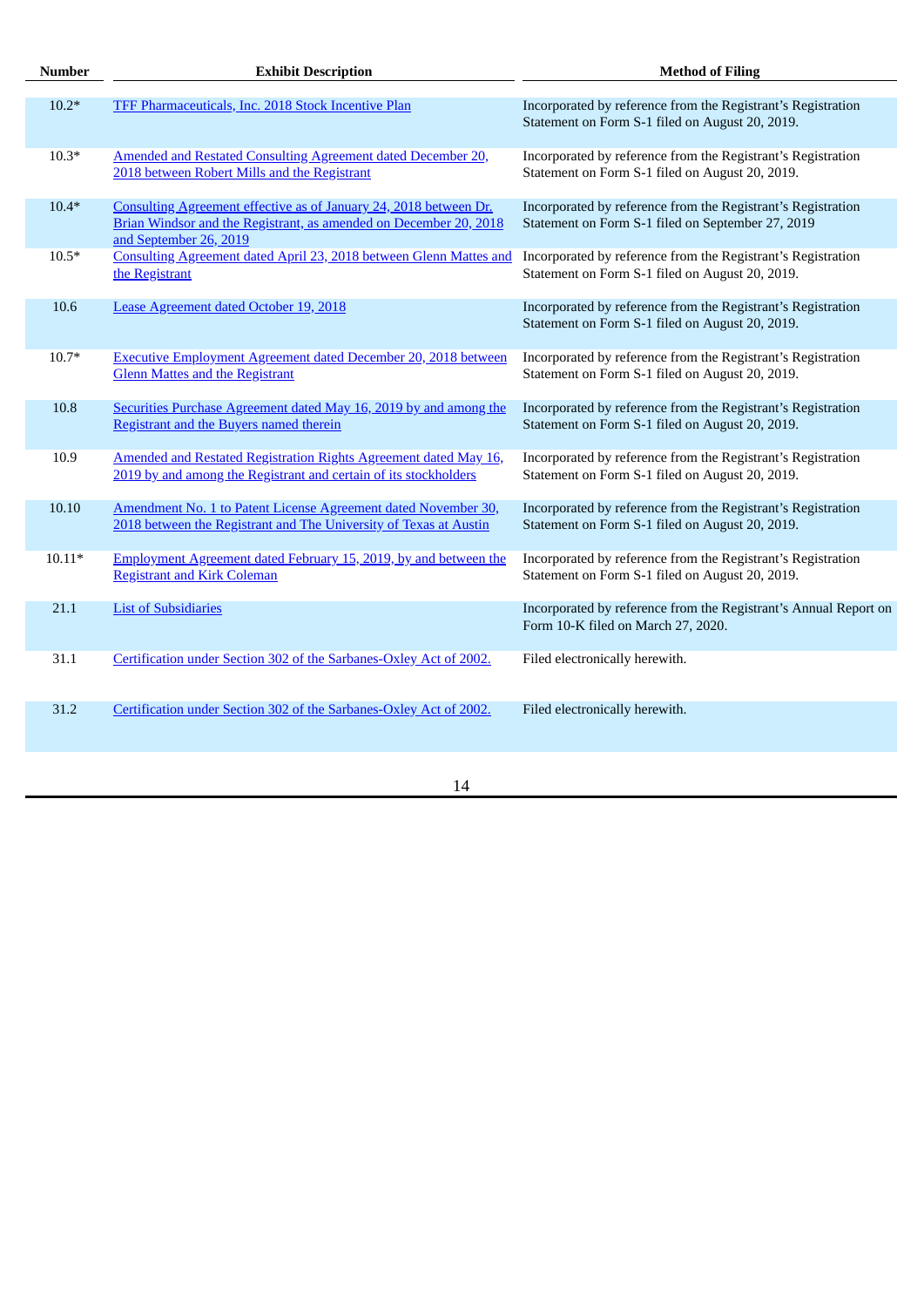| Number  | <b>Exhibit Description</b>                                                                           | <b>Method of Filing</b>                                                                                |
|---------|------------------------------------------------------------------------------------------------------|--------------------------------------------------------------------------------------------------------|
|         |                                                                                                      |                                                                                                        |
| 32.1    | Certifications Pursuant to Section 906 of the Sarbanes-Oxley Act of<br>2002, 18 U.S.C. Section 1350. | Furnished as part of Registrant's Annual Report on Form 10-K<br>filed on March 27, 2020.               |
| 101.INS | <b>XBRL Instance Document</b>                                                                        | Incorporated by reference from the Registrant's Annual Report on<br>Form 10-K filed on March 27, 2020. |
| 101.SCH | <b>XBRL Taxonomy Extension Schema Document</b>                                                       | Incorporated by reference from the Registrant's Annual Report on<br>Form 10-K filed on March 27, 2020. |
| 101.CAL | <b>XBRL Taxonomy Extension Calculation Linkbase Document</b>                                         | Incorporated by reference from the Registrant's Annual Report on<br>Form 10-K filed on March 27, 2020. |
| 101.LAB | <b>XBRL Taxonomy Extension Label Linkbase Document</b>                                               | Incorporated by reference from the Registrant's Annual Report on<br>Form 10-K filed on March 27, 2020. |
| 101.PRE | XBRL Taxonomy Extension Presentation Linkbase Document                                               | Incorporated by reference from the Registrant's Annual Report on<br>Form 10-K filed on March 27, 2020. |
| 101.DEF | XBRL Taxonomy Extension Definition Linkbase Document                                                 | Incorporated by reference from the Registrant's Annual Report on<br>Form 10-K filed on March 27, 2020. |
|         |                                                                                                      |                                                                                                        |

\* Indicates management compensatory plan, contract or arrangement.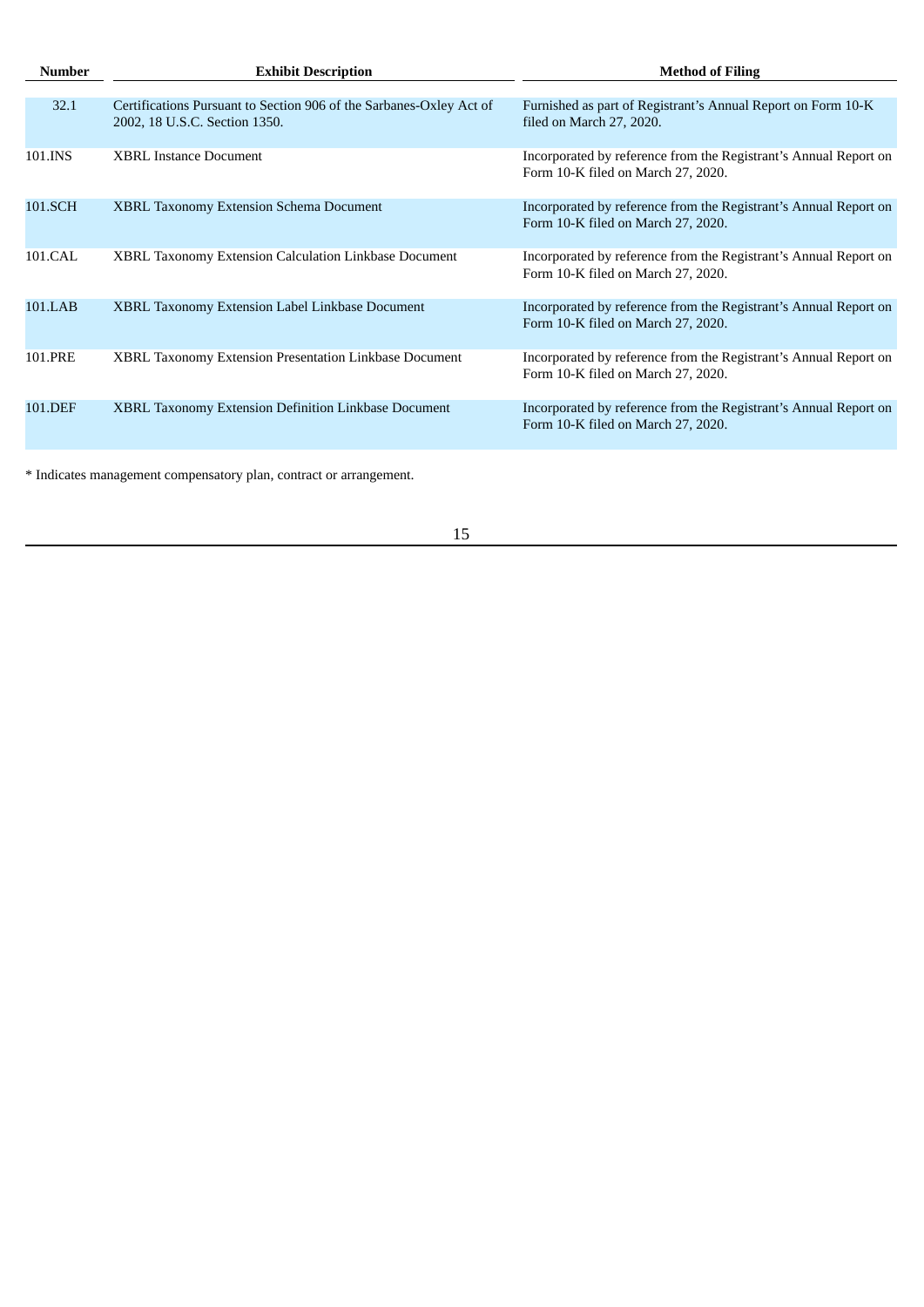# **SIGNATURES**

<span id="page-18-0"></span>Pursuant to the requirements of Section 13 or 15(d) of the Securities Exchange Act of 1934, the Registrant has duly caused this Amendment No. 1 to Annual Report on Form 10-K/A to be signed on its behalf by the undersigned, thereunto duly authorized.

# **TFF PHARMACEUTICALS, INC.**

Date: April 29, 2020 By: /s/ *Glenn Mattes* 

Glenn Mattes, Chief Executive Officer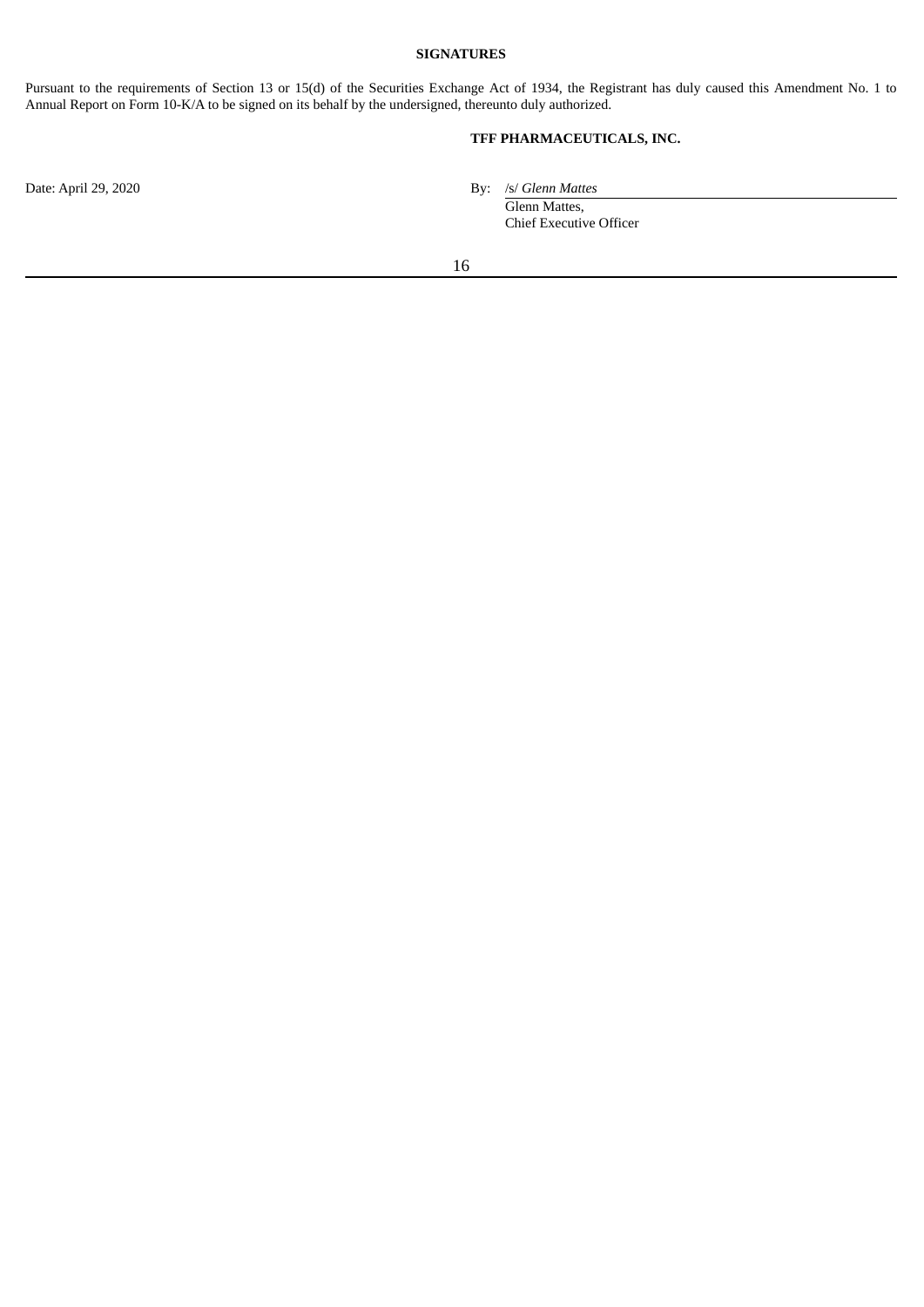### **CERTIFICATIONS**

<span id="page-19-0"></span>I, Glenn Mattes, certify that:

- (1) I have reviewed this Amendment No. 1 to Annual Report on Form 10-K/A of TFF Pharmaceuticals, Inc.; and
- (2) Based on my knowledge, this report does not contain any untrue statement of a material fact or omit to state a material fact necessary to make the statements made, in light of the circumstances under which such statements were made, not misleading with respect to the period covered by this report.

# **TFF PHARMACEUTICALS, INC.**

Date: April 29, 2020 By: /s/ *Glenn Mattes* Glenn Mattes, Chief Executive Officer